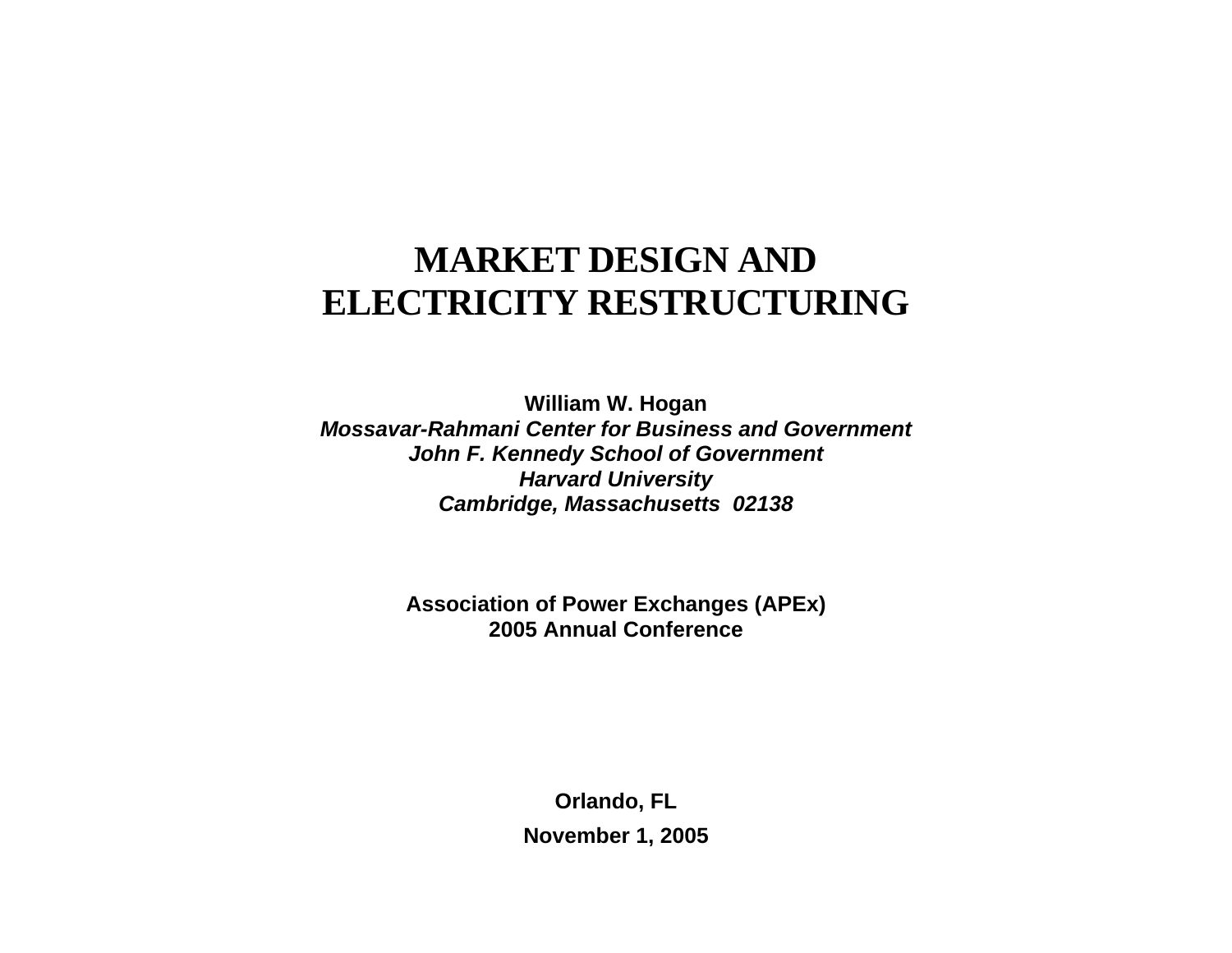**The Energy Policy Act of 1992 (EPAct 1992) launched a national effort to restructure electricity institutions to allow greater reliance on markets. The Federal Energy Regulatory Commission (FERC) took the lead in Order 888 (1996) by opening access to the electric transmission grid.** 



### **The Open Access Rule of Order 888 followed from a lengthy debate about the many details of electricity markets.**

"Today the Commission issues three final, interrelated rules designed to remove impediments to competition in the wholesale bulk power marketplace … . The legal and policy cornerstone of these rules is to remedy undue discrimination in access to the monopoly owned transmission wires that control whether and to whom electricity can be transported in interstate commerce." (FERC, Order 888, April 24, 1996, p. 1.)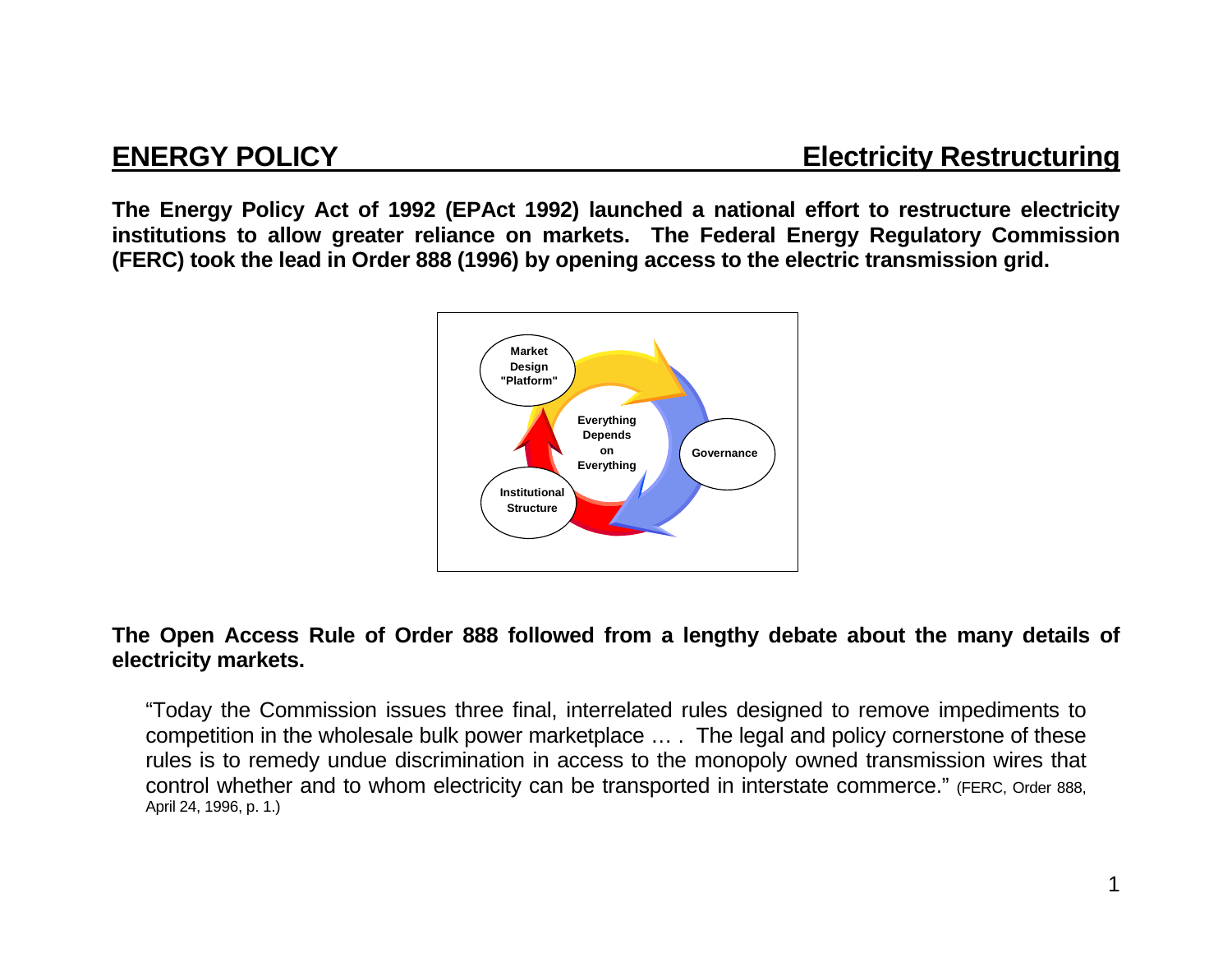**Achieving greater reliance on markets has not been easy. The California electricity crisis, and then the S\*\*\*\*\*\*d M\*\*\*\*t D\*\*\*\*n rulemaking fiasco, derailed the politics and practice of electricity restructuring. FERC lost its coherence and direction while the Energy Policy Act of 2005 (EPAct 2005) was under consideration. Isolated and seemingly independent decisions interact to undermine fundamental purposes of electricity restructuring and Order 888.** 

- • **Maintaining the pretense that FERC can avert its eyes from market design issues.**
- • **Revisiting Order 888 implementing open access and non-discrimination.**
- • **Maintaining market rules suppressing scarcity signals.**
- • **Designing transmission investment rules socializing costs.**
- • **Standardizing rules for calculating circular definitions of available transfer capability (ATC, aka available transmission capacity).**
- • **Defining reliability standards while certifying the Electric Reliability Organization (ERO).**
- • **Reforming generation resource adequacy programs through expanded regulatory mandates.**
- • **Reviewing the merits of security constrained economic dispatch under the EPAct 2005.**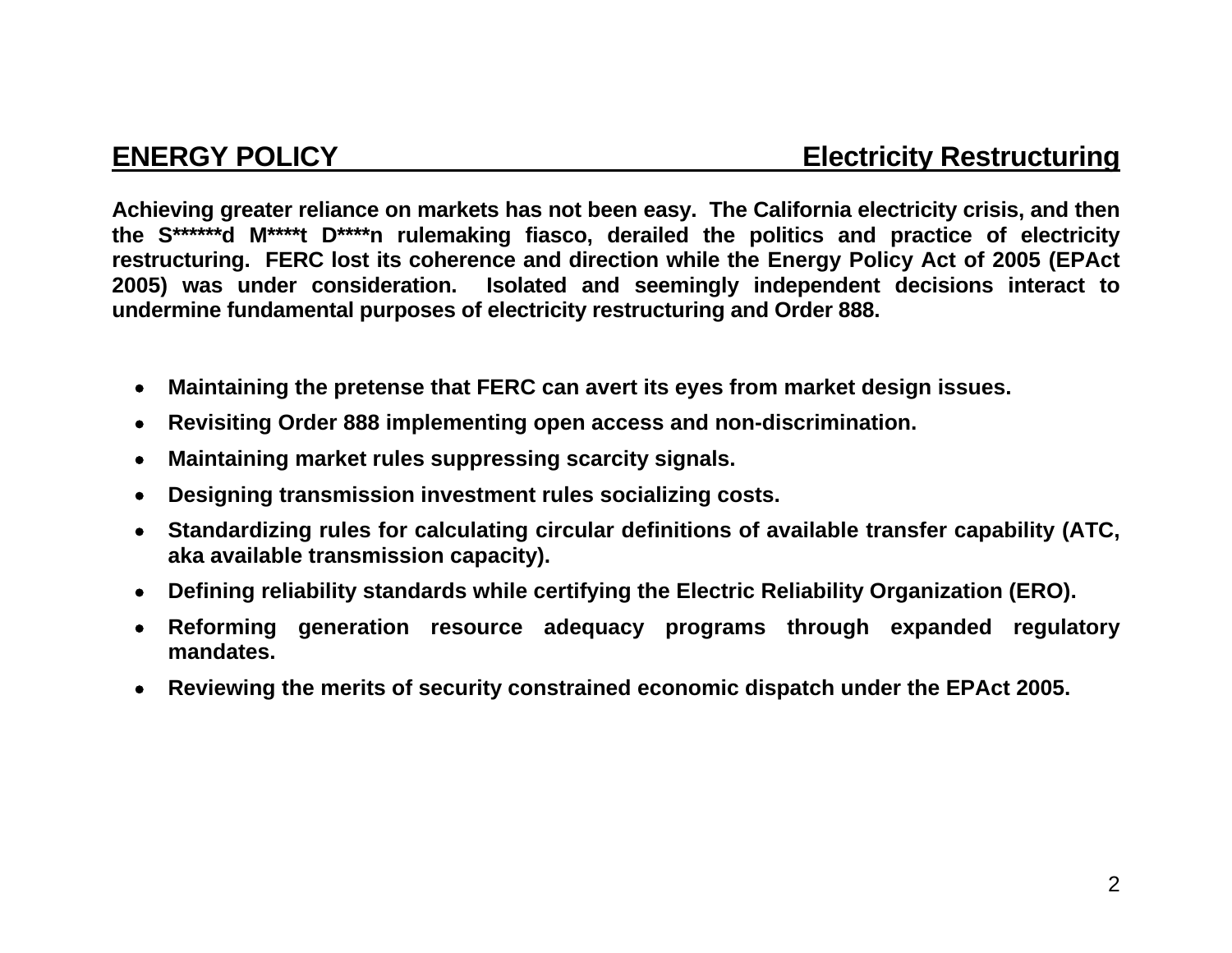**The experience of the decade after the EPAct 1992 appears lost in the discussions after EPAct 2005. Are we on the road to repeating the history we wish to ignore? Or is it worse?** 

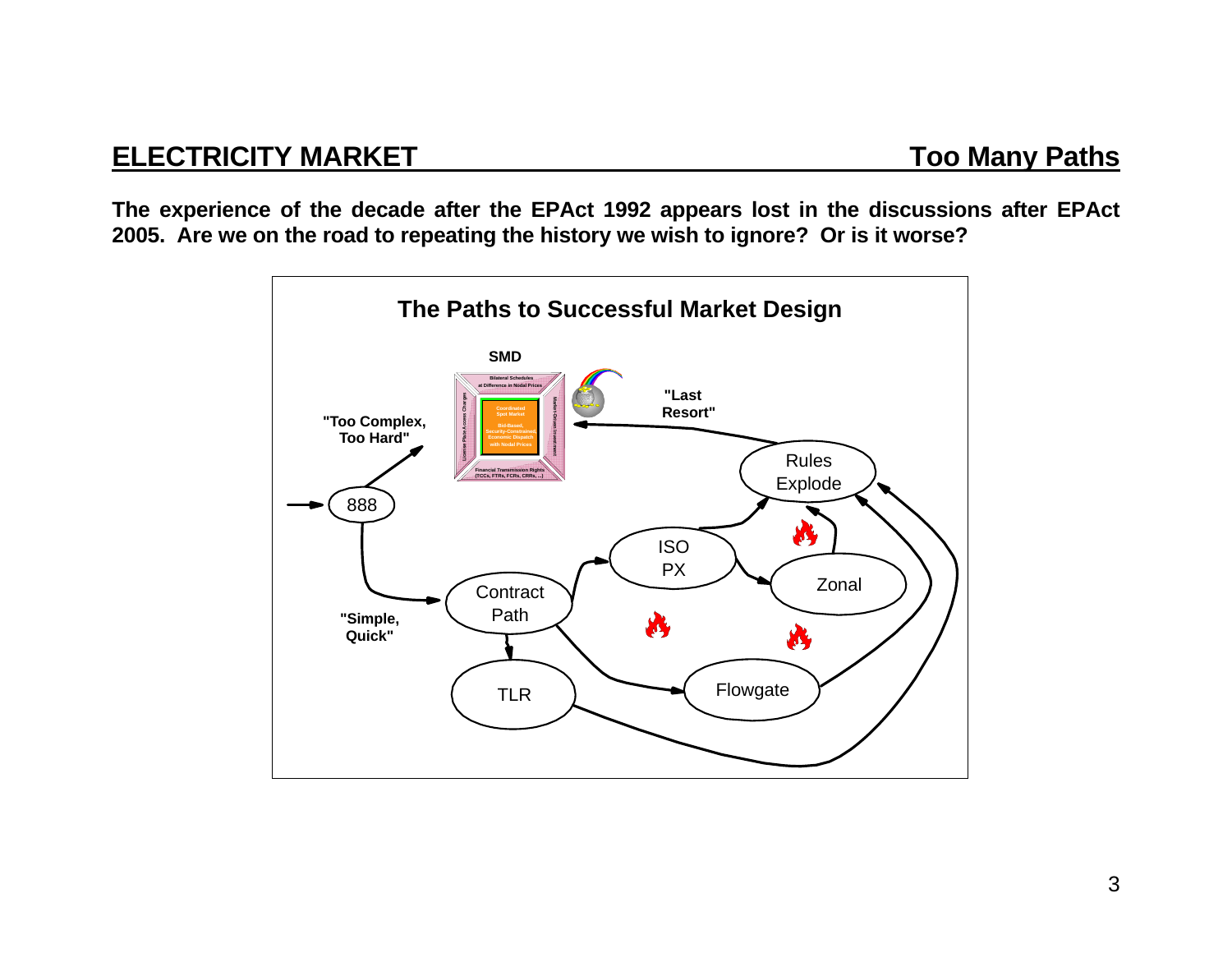**EPAct 2005 imposes many new responsibilities and deadlines, but does little to address the critical issues. FERC set goals for its oversight of wholesale electric and gas markets.** 

## **FERC Strategic Plan FY 2005–FY 2008**

- • **Goal 1: Promote Development of a Robust Energy Infrastructure.** 
	- <sup>o</sup> Objective 1.1: Expedite Development of Energy Infrastructure Projects.
	- <sup>o</sup> Objective 1.2: Encourage Investment in Energy Infrastructure.
	- <sup>o</sup> Objective 1.3: Address Landowner and Environmental Concerns Fairly.
	- <sup>o</sup> Objective 1.4: Protect the Reliability, Security and Safety of the Energy Infrastructure.
- • **Goal 2: Prevent Exercise of Market Power by Reliance on Effective Competition.** 
	- <sup>o</sup> Objective 2.1: Promote Effective Competition in Electric and Gas Markets.
	- <sup>o</sup> Objective 2.2: Establish Clear Market Rules to Govern Electric Markets.
- • **Goal 3: Prevent Exercise of Market Power by Reliance on Effective Regulation.** 
	- <sup>o</sup> Objective 3.1: Vigilant and Effective Oversight of Market Operations.
	- <sup>o</sup> Objective 3.2: Firm but Fair Enforcement of Commission Rules.

**The goals are laudable and seem compatible. However, there is tension between mandates and markets in the efforts to develop infrastructure and promote effective competition.**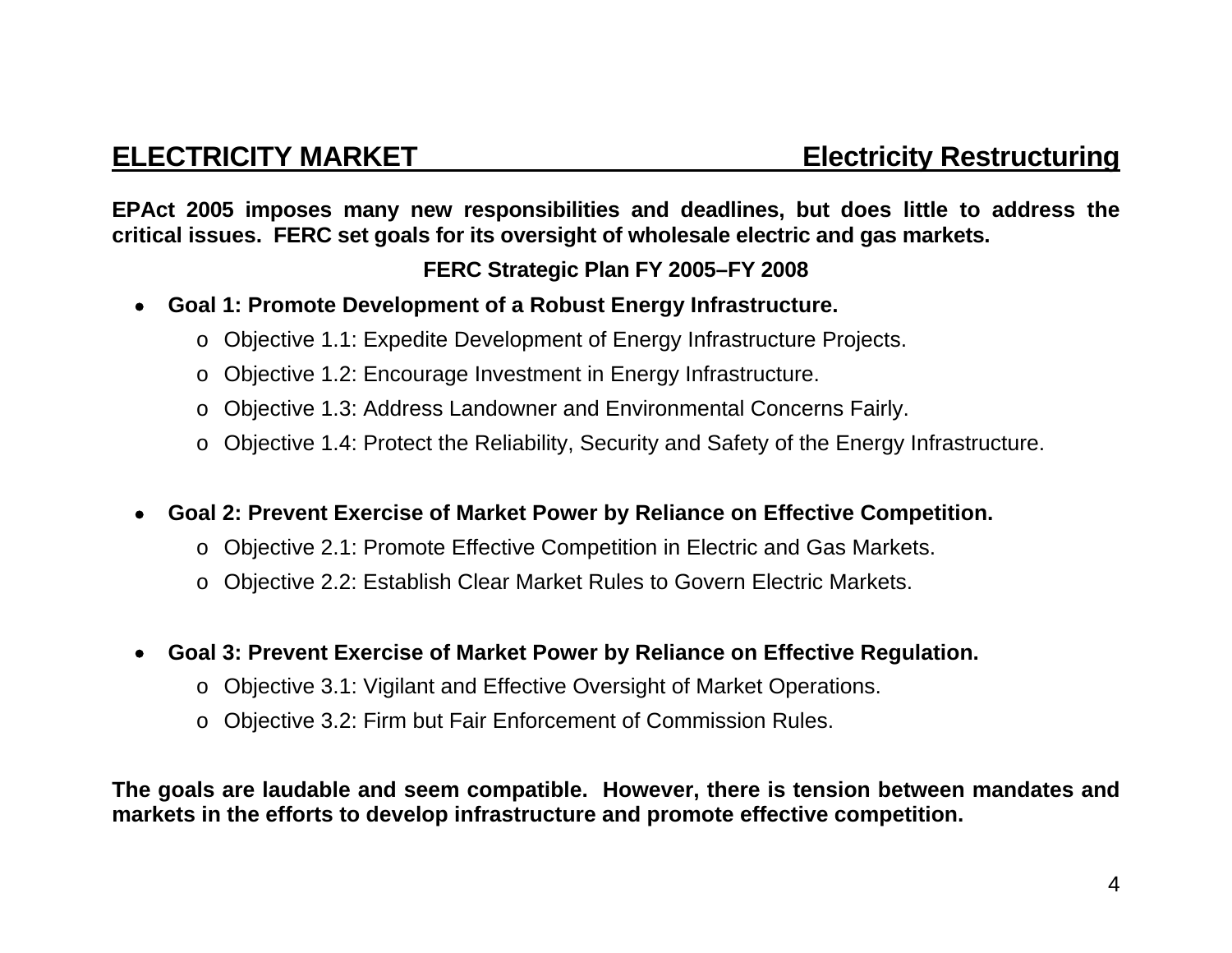**Electricity restructuring presents twin challenges with a broad theme.** 

- • **Create an effective electricity market design with associated transmission access rules.** 
	- <sup>o</sup> An electricity market must be designed.
	- <sup>o</sup> The market cannot solve the problem of market design.
	- o Incentives should drive decisions and innovation.

### • **Provide compatible market interventions to compensate for market imperfections.**

- <sup>o</sup> Market imperfections exist under the best designs.
- <sup>o</sup> Network interactions make the obvious answers wrong or even dangerous.
- <sup>o</sup> Poor market design makes interventions more necessary, more common, and more difficult.

**There is a close connection between the twin challenges, and the slippery slope of intervention can lead to an electricity market that may be worse than the system it was to replace.** 

> **If the central planners (or regulators) know what to do, then do it.**  *But if true, what is the need for electricity restructuring and markets?*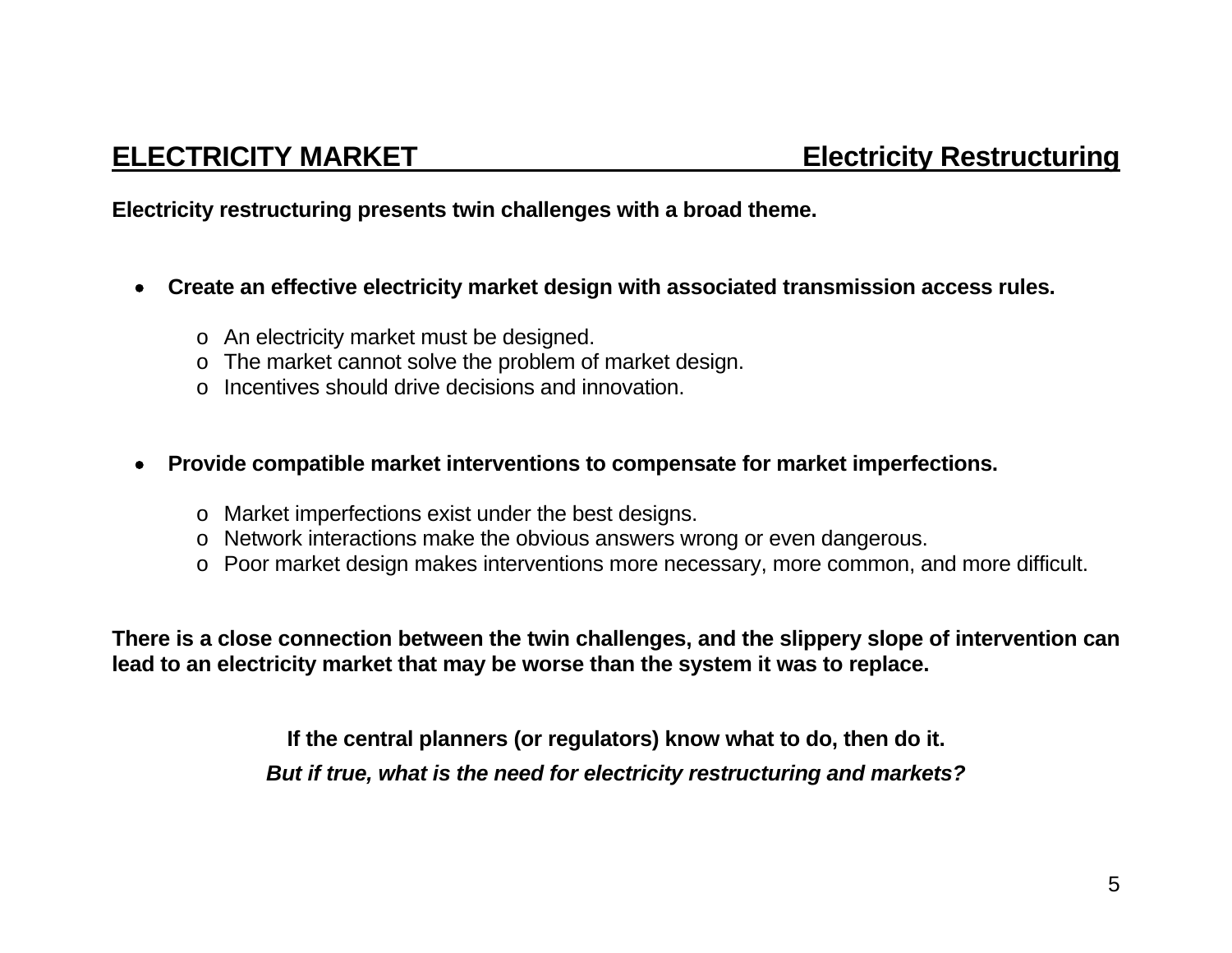**The need for central institutions arises from the existence of prominent forms of market failure. The challenge is to address market failures while preserving the market as the default.** 

**A dangerous definition of market failure**. "The market fails to do what the central planner wants."

**Focus on market design and market failures.** Better to fix a bad design than to micromanage bad decisions.

**Be afraid of the reflexive market intervention that sows the seeds of more intervention.**



**Intervene where needed, and know how to stop.** There are examples of interventions that overcome market failure without overturning the market.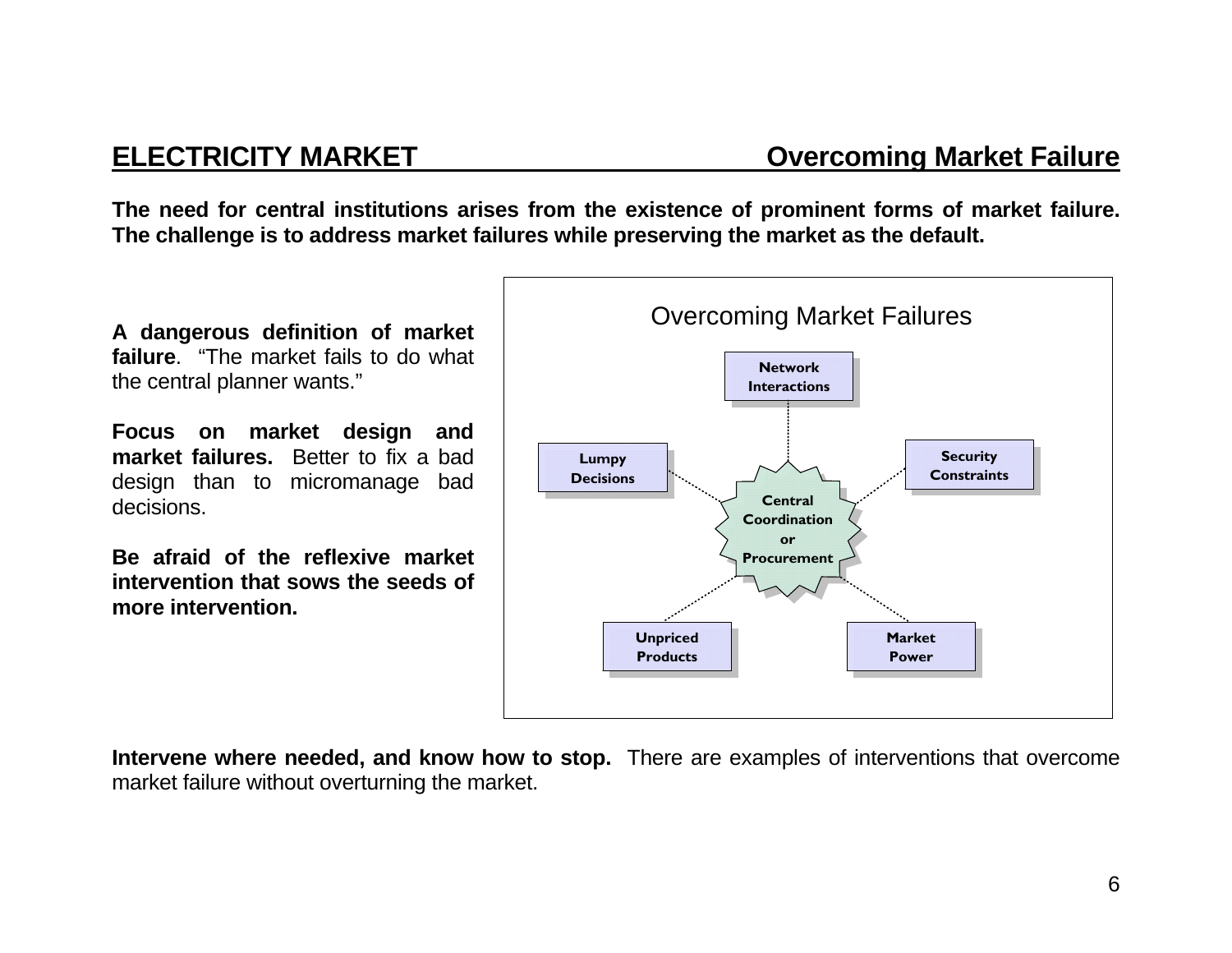**An analogy to environmental controls illustrates the tension. In the United States, not long ago there was no price on sulfur emissions. This was a market design failure. The incentives were wrong. There were two possible regulatory approaches to control sulfur emissions from coal plants, command-and-control or a market-based solution:** 

- • **Command-and-control. Mandate installation of scrubbers for all coal-fired power plants.** 
	- <sup>o</sup> High cost.
	- o Low incentives for innovation.
- Market-based approach. Establish cap and trade system for SO<sub>2</sub> at 50% of prior emission **level.** 
	- o Cost effective.
	- <sup>o</sup> Flexibility that allowed for innovation

**The "cap" feature was the intervention to overcome the market failure in sulfur emission allowance pricing. The "trade" feature allowed the emissions market to work where market participants could make most of the decisions on investments and controls. Although the problems are different, the principle of designing regulatory interventions to support markets should apply to electricity exchanges.**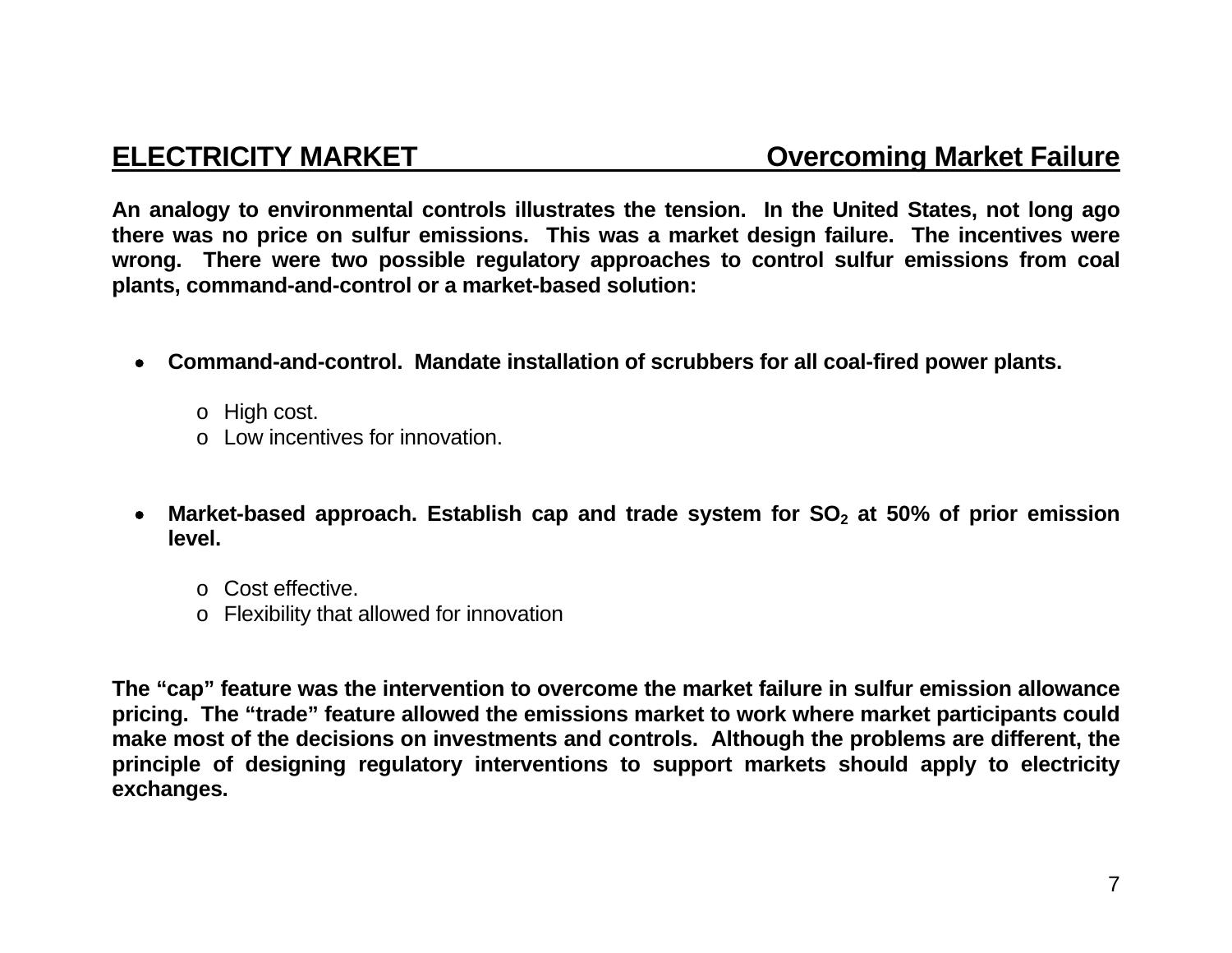**Ultimate success is an open question for the international experiment in using electricity markets for public purposes. The problems are neither new nor unique to one country.** 

## **From Down Under**

"Plans for desperately needed new power generation are up in the air again. … [The New Zealand Labour Government's move] has the potential to up-end the electricity industry and turn back the clock to central planning. Electricity transmission is already centrally planned by state-owned Transpower.

"'The question is, should you centrally plan the alternatives,' Mr Hemmingway [Electricity Commission chairman] says. 'Do you give companies a leg-up in the form of a subsidy to undertake the alternatives? And, how would a package of centrally implemented alternatives distort the market?

"'How far we go down this slippery slope back toward central planning is a central question here. It's the key to our deliberations. We are aware of the slippery slope danger but we are also aware that if there are alternatives out there that are less expensive than the transmission line we ought not let them go to waste.'" (The Press, Christchurch, New Zealand, April 30, 2005.)

## **From Washington DC**

"After holding its draft transmission pricing policy statement for more than two years, the federal Energy Regulatory Commission now says it will issue a final statement in two months…. The policy statement should address which customers pay for transmission expansion, [Commissioner Suedeen] Kelly said. The more expansively costs are spread, the more transmission will be built, she added, indicating that the approach called 'participant funding' should be reserved for projects with isolated benefits. 'I don't really want to use the word 'socialization,' because I think there is an argument to be made that all those people [on the grid] benefit.'" (Power Markets Week, May 2, 2005, p. 9.)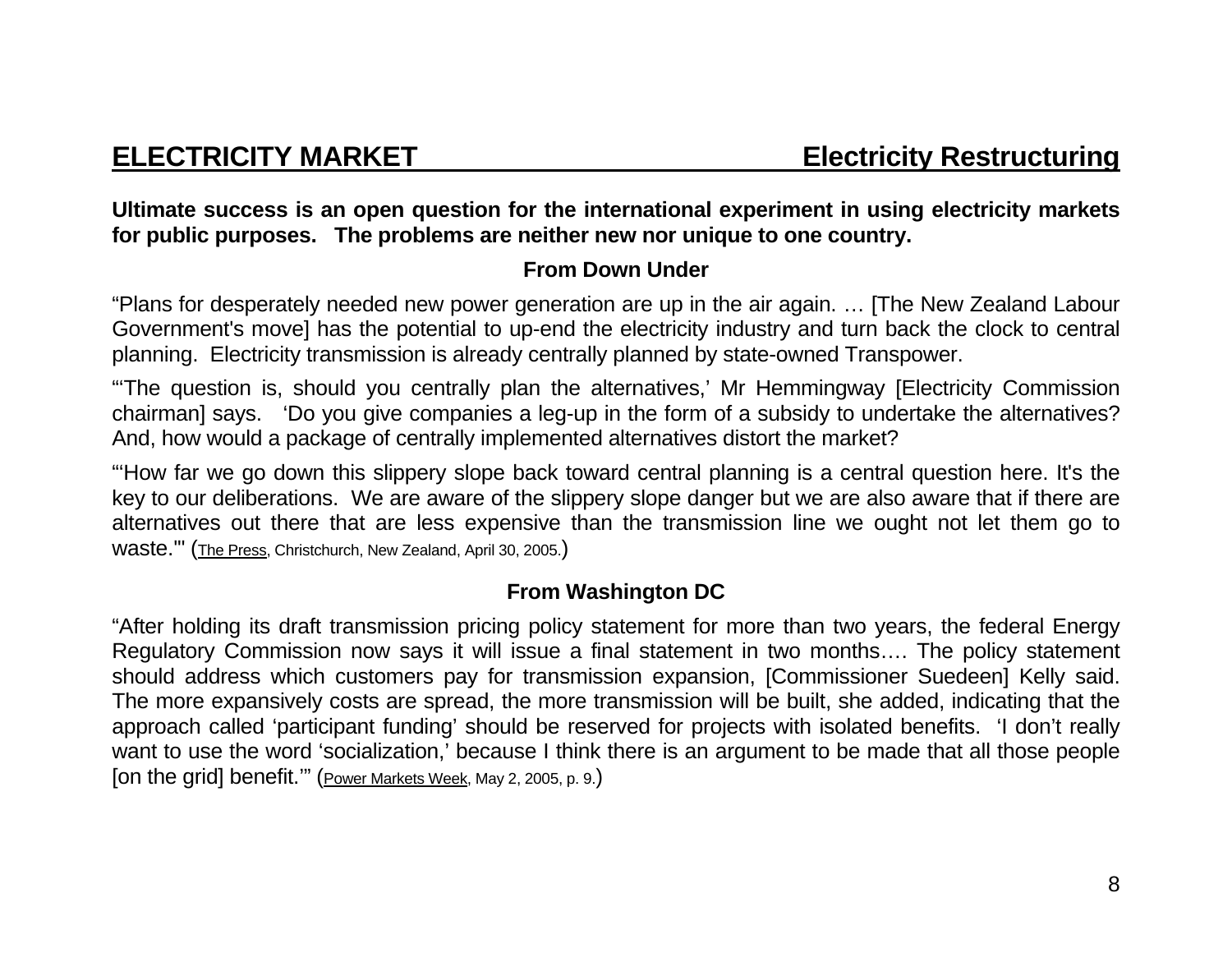**Using electricity markets for public purposes …** 

## **From Boston MA**

"With deregulation, the theory went, enterprising power producers would foresee a shortage and, on their own, build or expand plants to fill the market need. … The theory hasn't worked. … There has to be a better way, and there is. ISO New England should conduct an auction in which power generators are invited to bid for the right to supply the new capacity, with the award going to the firm willing to do it for the lowest increase in rates. If this looks like a partial return to the old days of the regulated market, so be it." (The Boston Globe, Boston, MA, editorial, July 19, 2005.)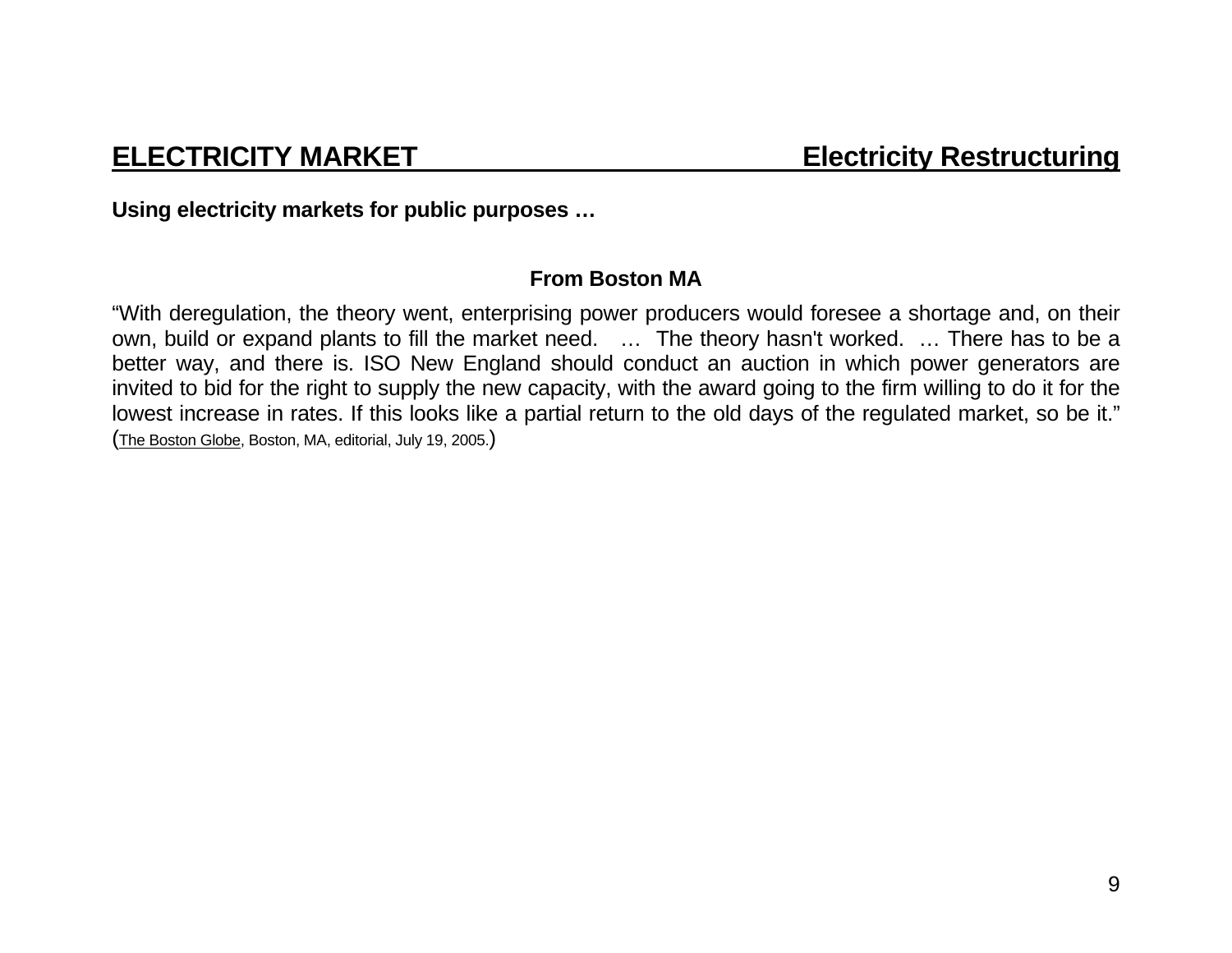**Electricity restructuring to allow greater reliance on markets confronts two broad categories of policy terrain.** 

### • **Minefields**

Entry, exit, governance, contracts, demand participation, fuel supply, environmental impacts, technology innovation, market power, competition policy, merger rules, cost allocation, customer choice, customer equity, settlements, transparency, liquidity, risk allocation, investment, etc.

The problems are not easy, but the main issues seem familiar from other contexts. Pragmatic, incremental approaches appear natural.

### • **Chasms**

Transmission access without "undue discrimination," coupled with the associated reliability rules, scheduling protocols, balancing requirements, capacity definitions, infrastructure investment, and long-term rights. Electricity is different.

The problems are not easy, and familiar or obvious solutions may be counterproductive or even dangerous. A small step or half a bridge will not cross the chasm.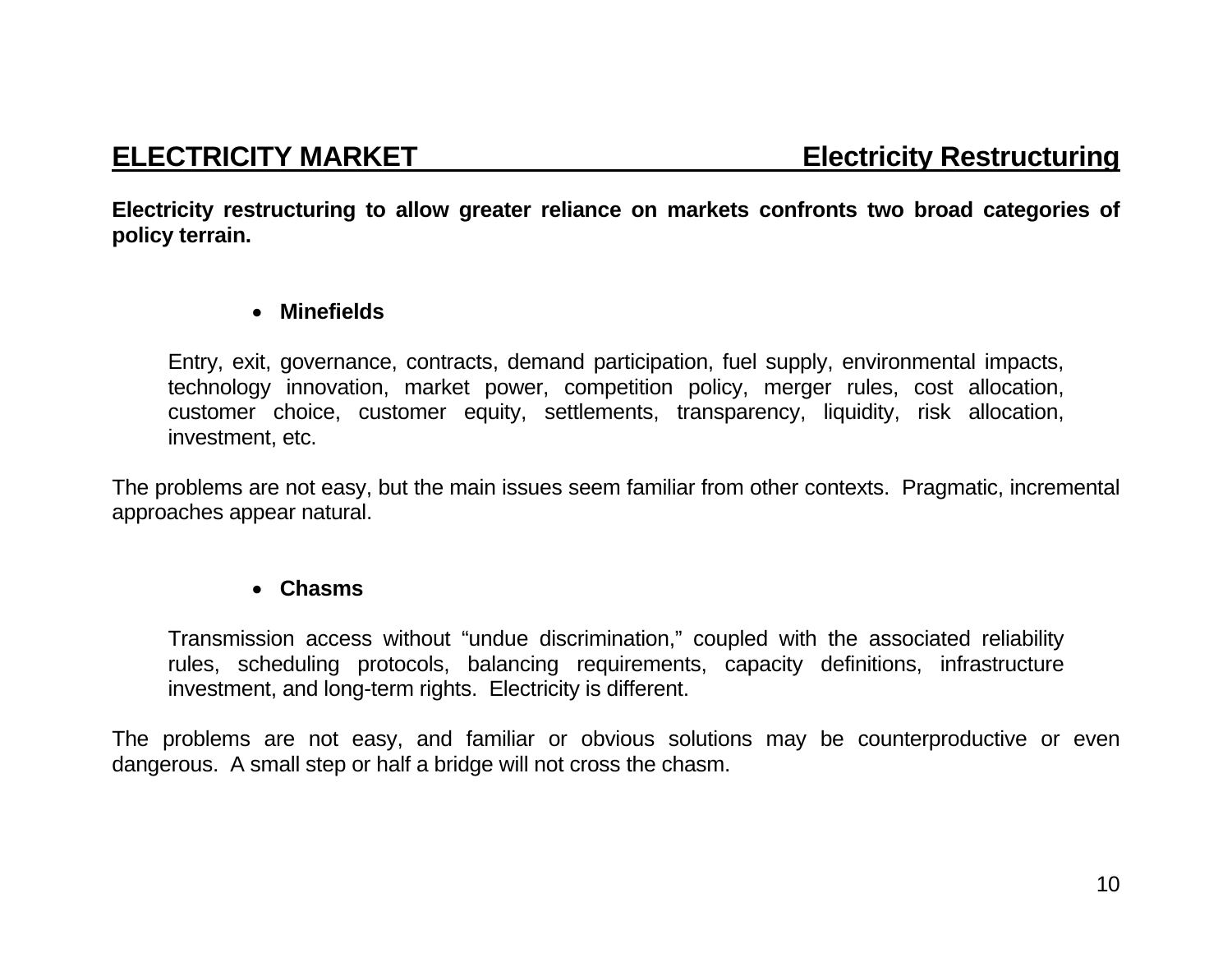## **ELECTRICITY MARKET ELECTRICITY MARKET**

**EPAct 2005 includes several provisions relevant to electricity restructuring. The "Electricity" section (Title XII) provides for an Electric Reliability Organization (ERO) with mandatory reliability standards for the entire grid. This was needed even without electricity restructuring.**

Section 1211 (b) "JURISDICTION AND APPLICABILITY.—(1) The Commission shall have jurisdiction, within the United States, over the ERO certified by the Commission under subsection (c), any regional entities, and all users, owners and operators of the bulk-power system, including but not limited to the entities described in section 201(f), for purposes of approving reliability standards established under this section and enforcing compliance with this section. All users, owners and operators of the bulk-power system shall comply with reliability standards that take effect under this section." (EPAct 2005)

In North America all reliability standards for the interconnected grid have been voluntary. The new reliability mandate is the principal response to the Northeast Blackout of 2003. FERC has major new authority and an expansion of its jurisdiction beyond investor owned utilities. This is overdue, and could be big. But EPACT 2005 says too much, and defining reliability rules in a market context will not be easy.

"The need for additional attention to reliability is not necessarily at odds with increasing competition and the improved economic efficiency it brings to bulk power markets. Reliability and economic efficiency can be compatible, but this outcome requires more than reliance on the laws of physics and the principles of economics. It requires sustained, focused efforts by regulators, policy makers, and industry leaders to strengthen and maintain the institutions and rules needed to protect both of these important goals. Regulators must ensure that competition does not erode incentives to comply with reliability requirements, and that reliability requirements do not serve as a smokescreen for noncompetitive practices." (Blackout Task Force Report, April 2004, p. 140.)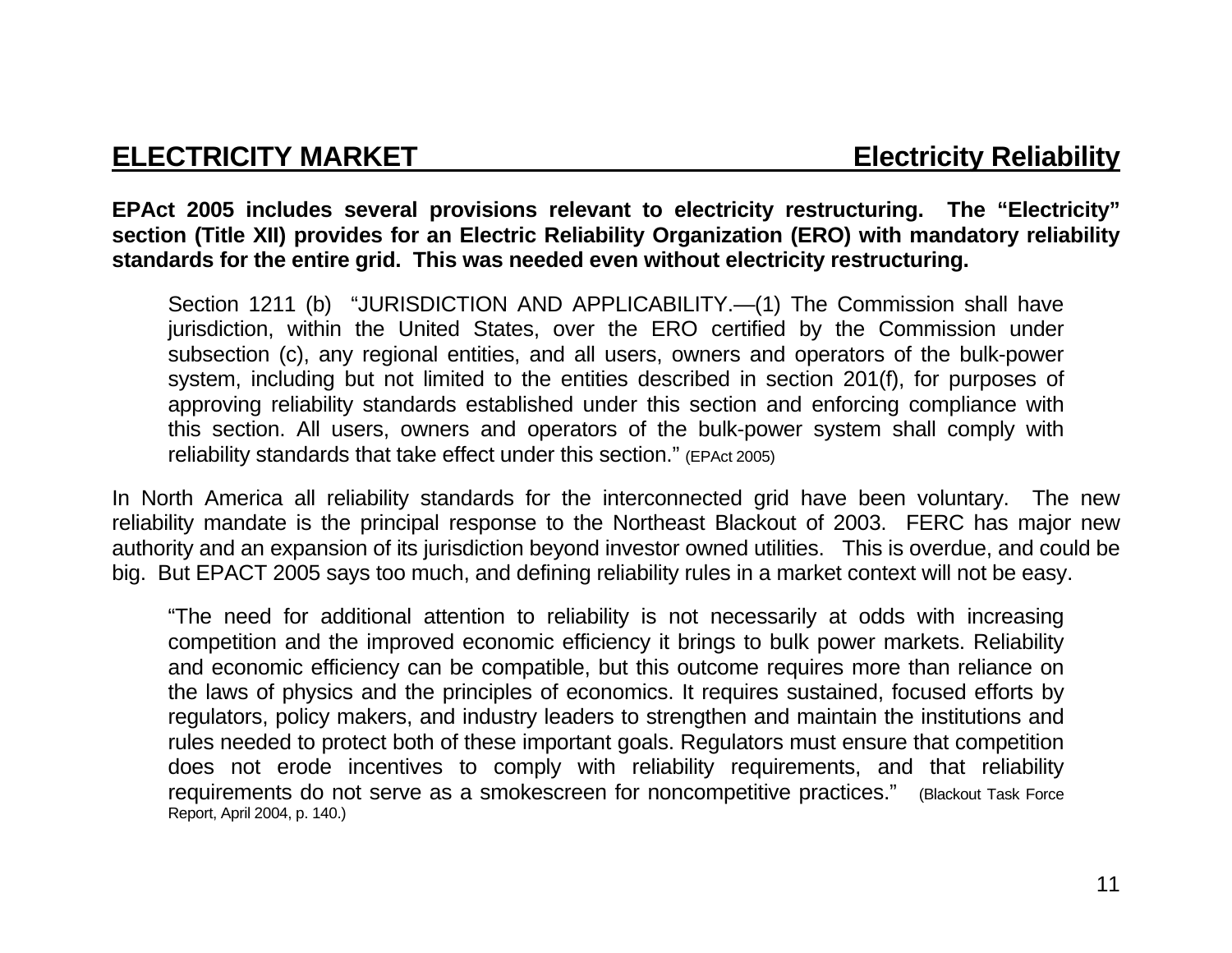## **ELECTRICITY MARKET MARKET Market Design ATTACK AND MARKET**

**Seemingly independent issues have a common foundation that is both ubiquitous and unfamiliar.** 

- Reliability rules
- Balancing requirements
- Scheduling protocols
- Transmission capacity definitions
- Transmission pricing
- Infrastructure investment
- Long-term transmission rights



**The common foundation arises from the nature of network interactions. Different approaches arrive at a common solution. Successful Market Design (SMD) is the result, if not the objective.**

- Defining transmission capacity, or
- Creating transmission property rights, or
- Providing for "comparable," "non-discriminatory" scheduling and balancing rules, or
- Creating organized markets.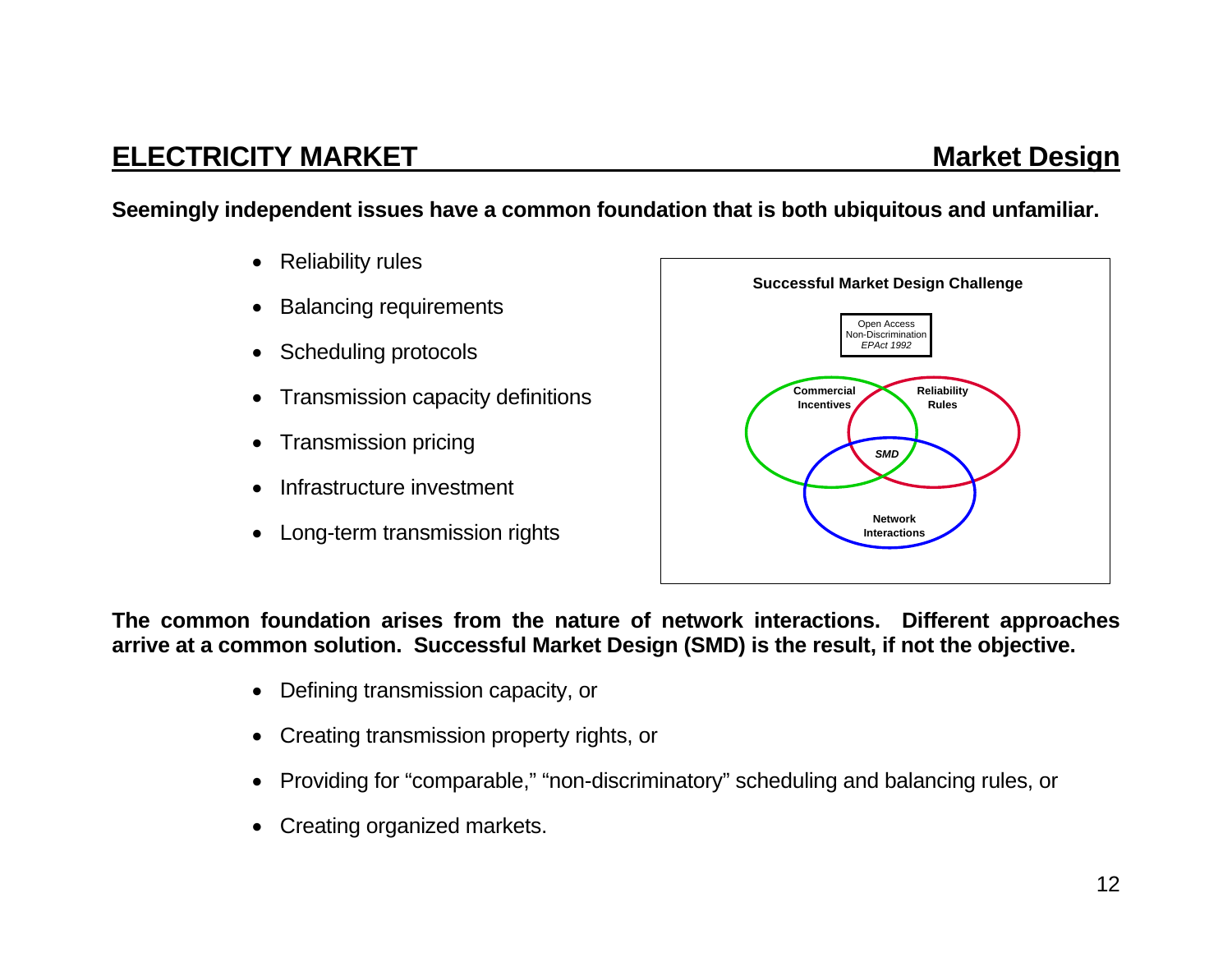**The market cannot solve the problem of market design. One way or another, this task falls to regulators. And for wholesale electricity markets, the buck stops at the Federal Energy Regulatory Commission (FERC).** 

The principles of transmission open access and non-discrimination underpinning Order 888 have major implications for market design. After many false starts, analysis and experience have converged on the necessary elements of market design. This is well understood.

"Successful Market Design" provides a workable framework that is working in places like New York, PJM in the Mid-Atlantic Region, New England, and the Midwest.

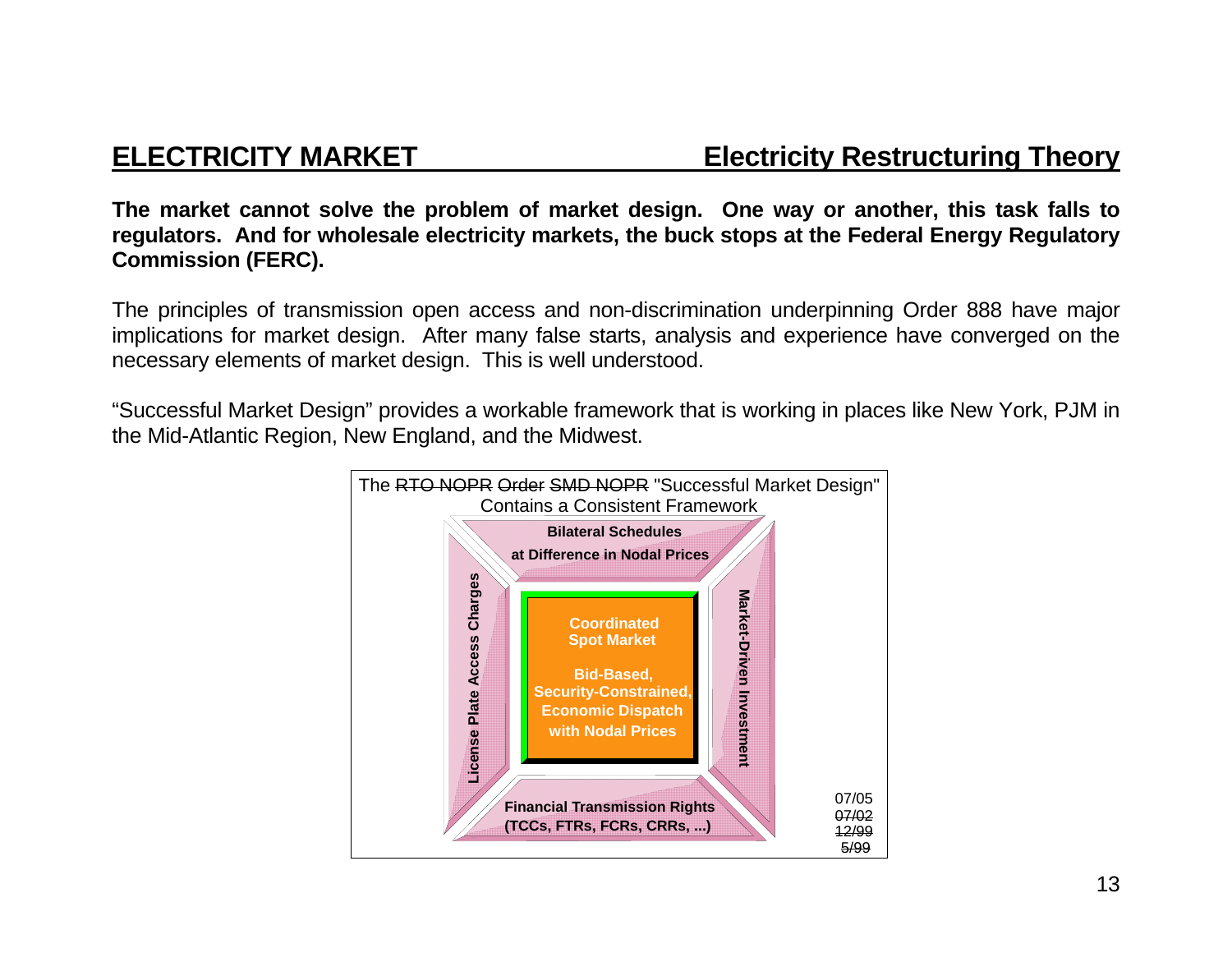## **EPAct 2005 dropped an earlier provision banning the S\*\*\*\*\*\*d M\*\*\*\*t D\*\*\*\*n rule. But this prohibition still conditions and constrains the discussion.**

*"The Commission's proposed rule making entitled ''Remedying Undue Discrimination through Open Access Transmission Service and Standard Electricity Market Design'' (Docket No. RM01 –12 –000) (''SMD NOPR'') is remanded to the Commission for reconsideration. No final rule mandating a standard electricity market design making, including any rule or order of general applicability within the scope of the proposed rulemaking, may ... take effect before 20 December 31, 2006.*" (Language Removed from Energy Bill)

"Given the continuing development of voluntary RTOs and ISOs and the Commission's expressed intent to look into revisions to the Order No. 888 pro forma tariff in a separate proceeding, we have concluded that the SMD NOPR has been overtaken by events. Accordingly, we will exercise our discretion to terminate this proceeding." ( Federal Energy Regulatory Commission, Remedying Undue Discrimination through Open Access Transmission Service and Standard Electricity Market Design, Docket No. RM01-12-000, Order Terminating Proceeding, April 19, 2005, p. 3.)

"The Commission is issuing this Notice of Inquiry to seek comments on whether reforms are needed to the Order No. 888 pro forma open access transmission tariff (OATT) and to the OATTs of public utilities to prevent undue discrimination and preference in the provision of transmission services." (Federal Energy Regulatory Commission, Preventing Undue Discrimination and Preference in Transmission Service, Docket No. RM05-25-000, September 16, 2005, p. 1)

"Now, the goal of the NOI in this proceeding is very clear. It is spelled out in the title: Preventing Undue Discrimination and Preference in Transmission Service. We are not talking about market design. We are not talking about restructuring. We are talking about preventing undue discrimination and preference." (Statement of Joseph Kelliher, Chairman, Federal Energy Regulatory Commission, Regarding Notice of Inquiry on Preventing Undue Discrimination and Preference in Transmission Service, Docket No. RM05-25-000, September 16, 2005)

What could this mean?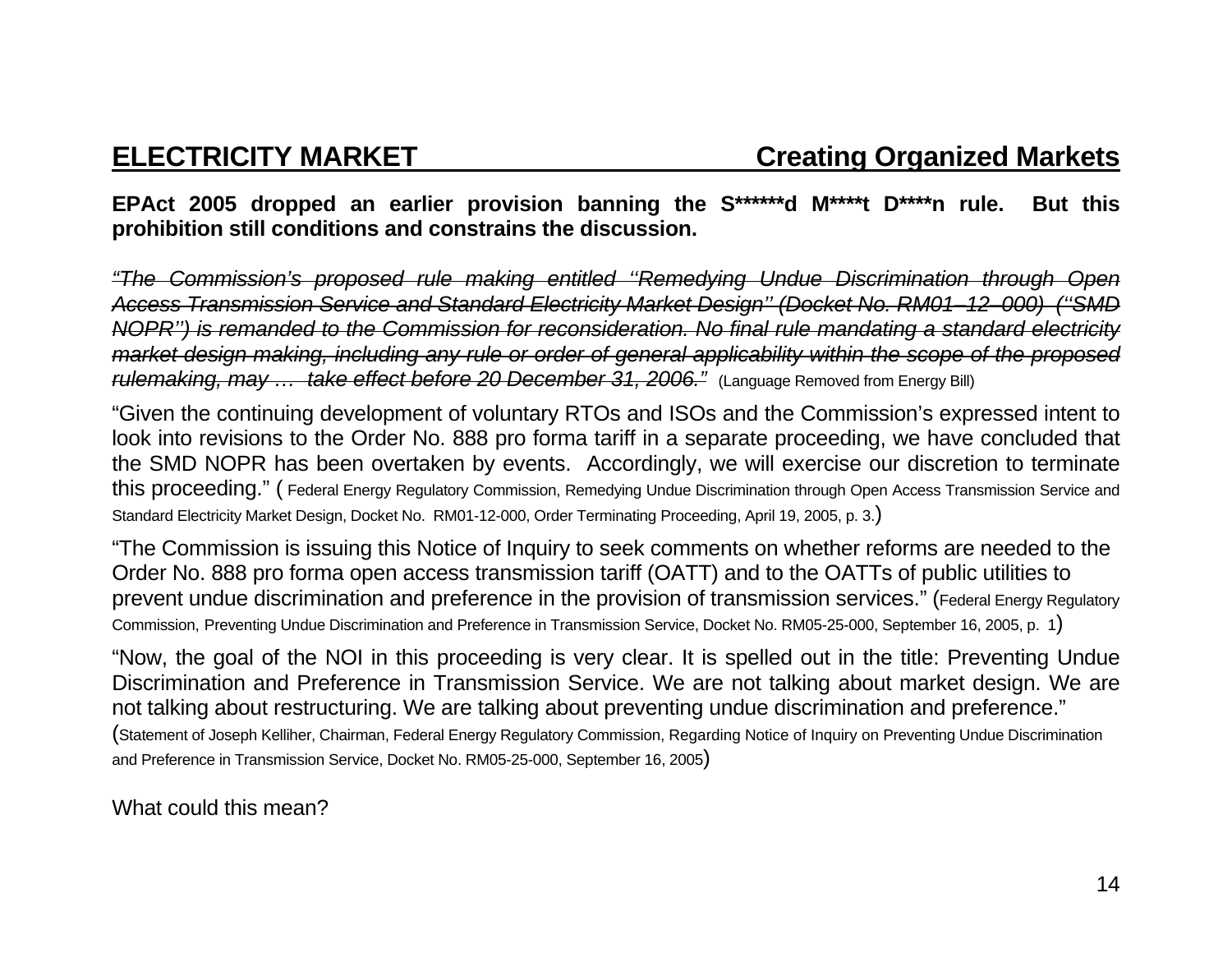## **ELECTRICITY MARKET** ELECTRICITY MARKET

### **As required by EPAct 2005, FERC launched regional boards to study electricity security constrained economic dispatch.**

"(b) DEFINITION.—The term ''economic dispatch'' when used in this section means the operation of generation facilities to produce energy at the lowest cost to reliably serve consumers, recognizing any operational limits of generation and transmission facilities." (EPAct 2005, Sec. 1234.)

 ''SEC. 223. JOINT BOARDS ON ECONOMIC DISPATCH. ''(a) IN GENERAL.—The Commission shall convene joint boards on a regional basis pursuant to section 209 of this Act to study the issue of security constrained economic dispatch for the various market regions. The Commission shall designate the appropriate regions to be covered by each such joint board for purposes of this section." (EPAct 2005, Sec. 1298.)

"Within one year, FERC shall convene regional joint boards under sec. 209 of the FPA to study security constrained **[economic]** dispatch in various market regions and submit to Congress a report on the recommendations of the joint boards. A member of the Commission will chair each board and participate. (sec. 1298)" (FERC Web Page on EPAct 2005 initiatives, http://www.ferc.gov/legal/maj-ordreg/fed-sta/ene-pol-act.asp.)

### Was this a Freudian slip?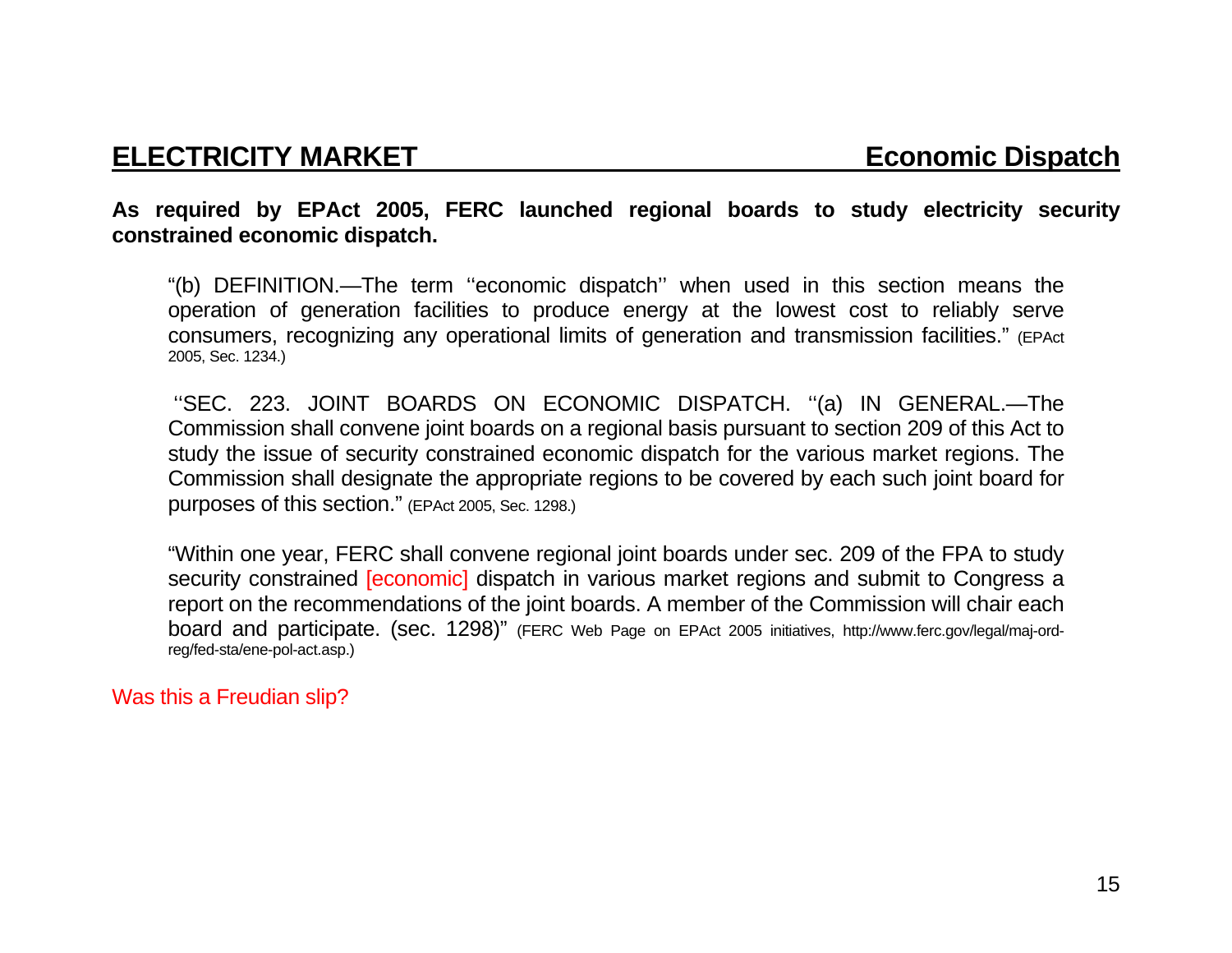**Electricity restructuring requires open access to the transmission essential facility. A fully decentralized competitive market would benefit from tradable property rights in the transmission grid. However, the industry has never been able to define workable transmission property rights:** 

 "A primary purpose of the RIN is for users to learn what Available Transmission Capacity (ATC) may be available for their use. Because of effects of ongoing and changing transactions, changes in system conditions, loop flows, unforeseen outages, etc., ATC is not capable of precise determination or definition. "

**The problems are not unique to the U. S. The same issue appears in any meshed network, as in Europe and the regulations from ETSO:** 

"Does the draft Regulation set the right objective when it requires TSOs to compute and publish transfer capacities? ETSO says both yes and no …in many cases the (Net transfer capacity or NTCs) may be a somewhat ambiguous information…The core of the difficulty raised by transfer capacities lies in the fact that they do not obey usual arithmetic: 'it makes no sense to add or subtract the NTC values…' Put it in other ways, in order to compute the maximal use of the network, one needs to make assumptions on the use of the network! This definition is restated and elaborated in ETSO (2001a) (p. 6)."

 J. Boucher and Y. Smeers, "Towards a Common European Electricity Market--Paths in the Right Direction…Still Far From an Effective Design," Belgium. September, 2001, pp. 30-31. (see HEPG web page, Harvard University)

Comments of the Members of the PJM Interconnection, Request for Comments Regarding Real-Time Information Networks, Docket No. RM95-9-000, FERC, July 5, 1995, p. 8.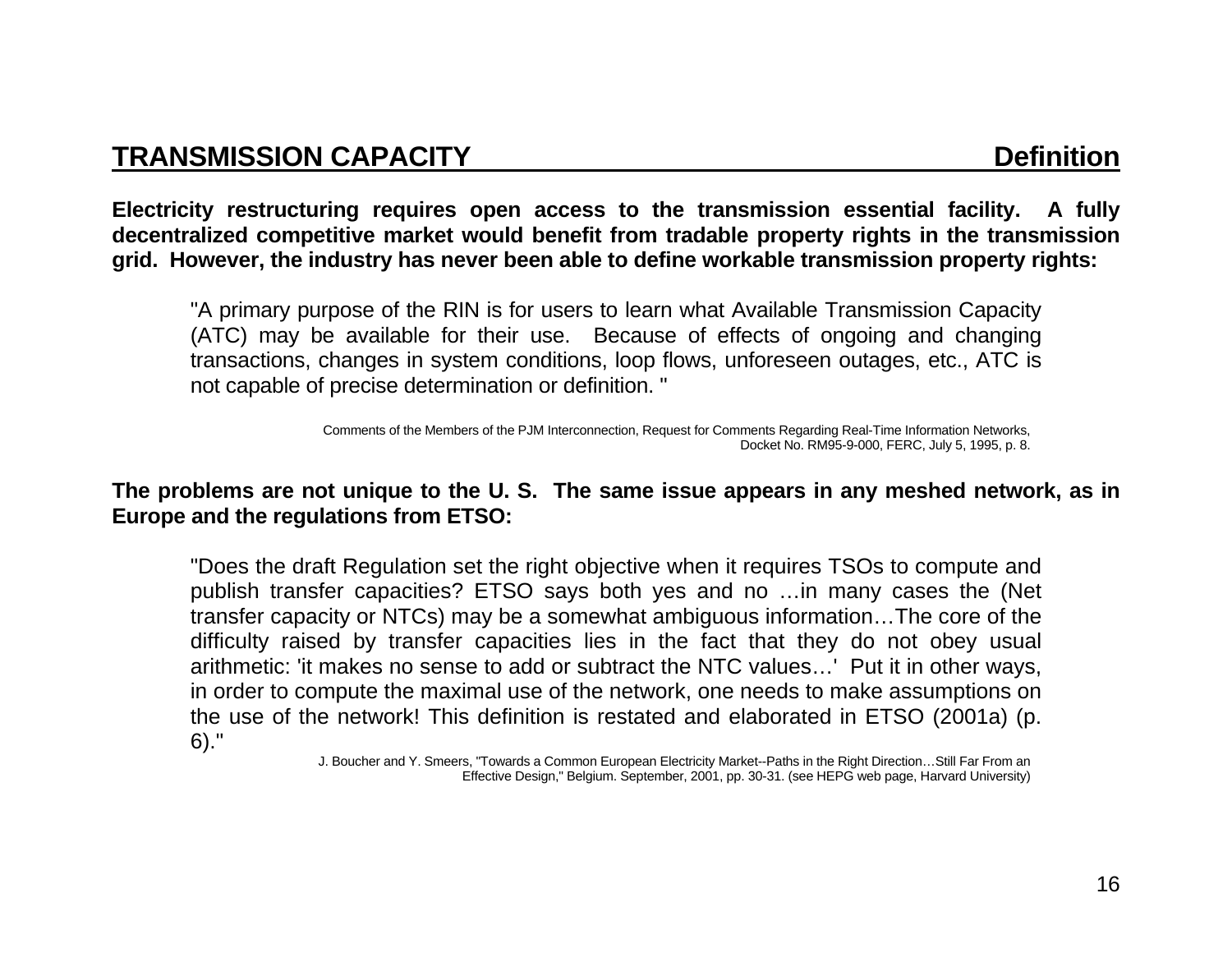## **Electric transmission network interactions can be large and important.**

- Conventional definitions of network "Interface" transfer capacity depend on the assumed load conditions.
- Transfer capacity cannot be defined or guaranteed over any reasonable horizon.

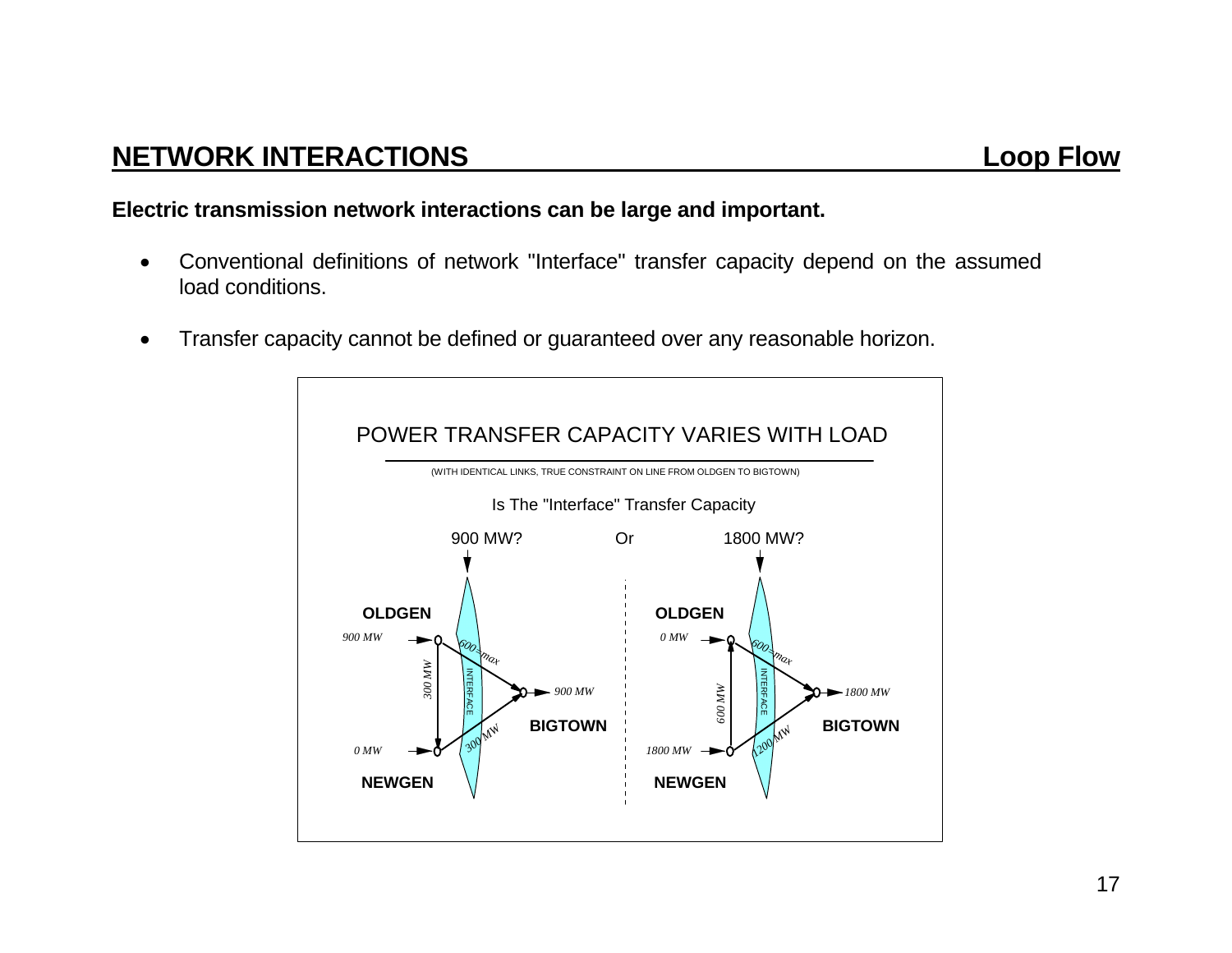## **NETWORK INTERACTIONS Loop Flow**

**There is a fatal flaw in the old "contract path" model of power moving between locations along a designated path. The network effects are strong. Power flows across one "interface" can have a dramatic effect on the capacity of other, distant interfaces.**

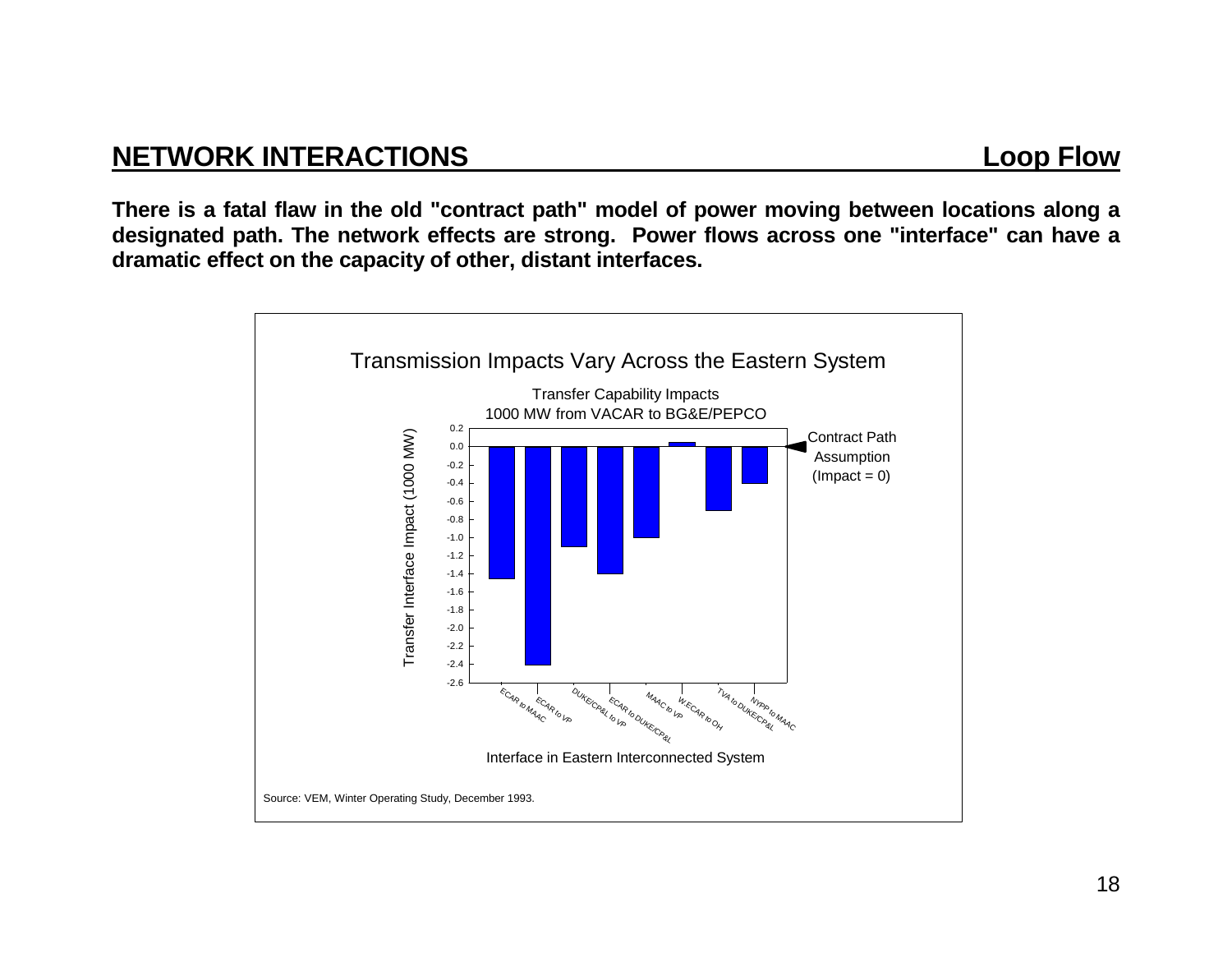## **Under Order 888 the FERC made a crucial choice regarding a central complication of the electricity system.**

"A contract path is simply a path that can be designated to form a single continuous electrical path between the parties to an agreement. Because of the laws of physics, it is unlikely that the actual power flow will follow that contract path. … Flow-based pricing or contracting would be designed to account for the actual power flows on a transmission system. It would take into account the "unscheduled flows" that occur under a contract path regime." (FERC, Order 888, April 24, 1996, footnotes 184- 185, p. 93.)

"We will not, at this time, require that flow-based pricing and contracting be used in the electric industry. In reaching this conclusion, we recognize that there may be difficulties in using a traditional contract path approach in a non-discriminatory open access transmission environment, as described by Hogan and others. At the same time, however, contract path pricing and contracting is the longstanding approach used in the electric industry and it is the approach familiar to all participants in the industry. To require now a dramatic overhaul of the traditional approach such as a shift to some form of flow-based pricing and contracting could severely slow, if not derail for some time, the move to open access and more competitive wholesale bulk power markets. In addition, we believe it is premature for the Commission to impose generically a new pricing regime without the benefit of any experience with such pricing. We welcome new and innovative proposals, but we will not impose them in this Rule." (FERC, Order 888, April 24, 1996, p. 96.)

**Hence, although the fictional contract path approach would not work in theory, maintaining the fiction would be less disruptive in moving quickly to open access and an expanded competitive market!**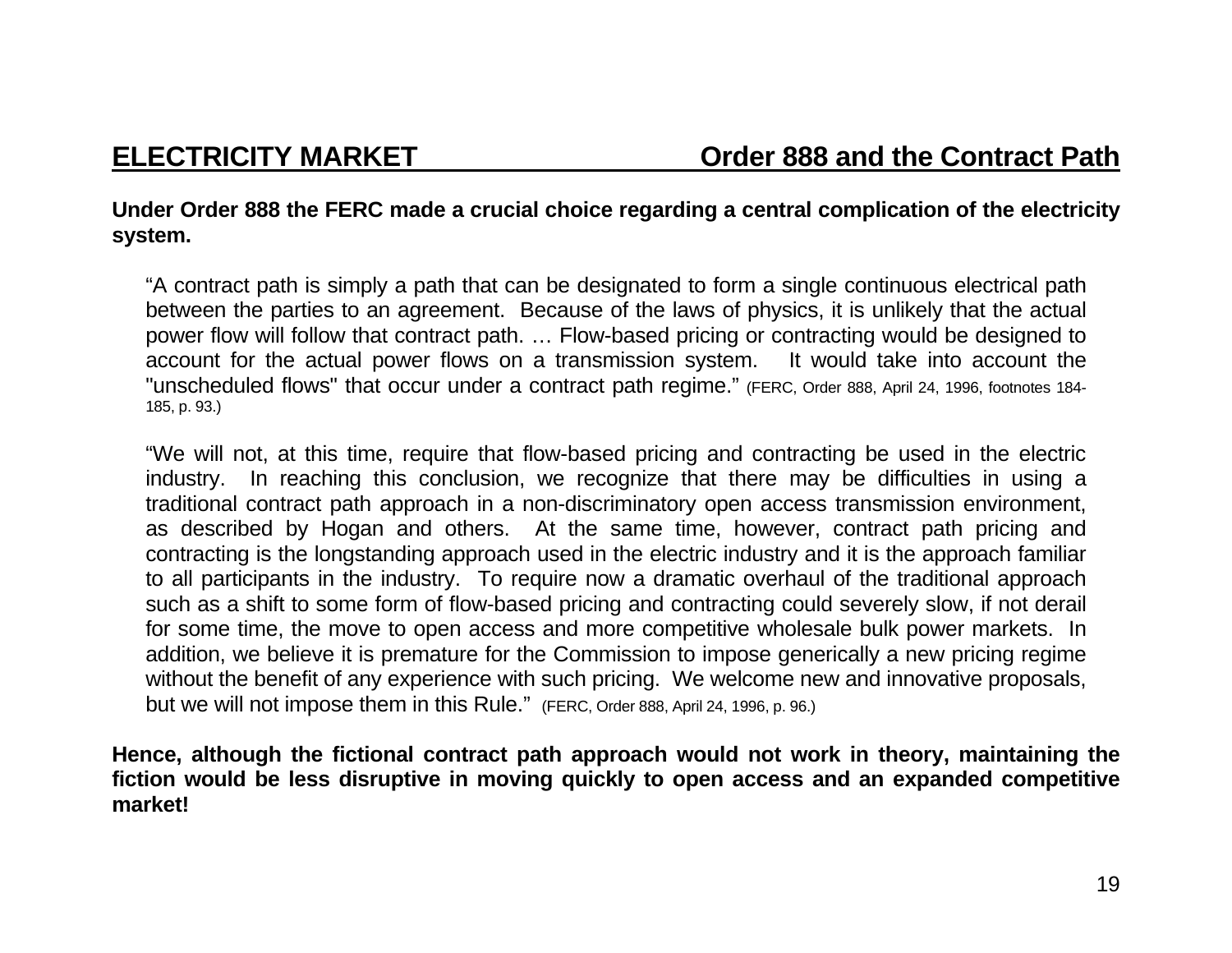## **ELECTRICITY MARKET CONSUMING A CONSUMING CONSUMING A CONSUMING A CRT**

**Order 888 would not work in theory, but might it work in practice? The CRT provided striking evidence that FERC knew there was a serious problem.** 

**Capacity Reservation Tariff (CRT), 1996.** A new model, on the same day as Order 888 (April 24, 1996).

> "The proposed capacity reservation open access transmission tariff, if adopted, would replace the open access transmission tariff required by the Commission ..."<sup>1</sup>

The new model outlined in the CRT moved away from the contract path to embrace pointto-point rights. The CRT was roundly rejected by industry, and received little support. But it was to reappear, again and again.

## **NERC Transmission Loading Relief (TLR),**

**1997.** The reliability watchdogs saw the impending problem and soon created the



unscheduling system to complement the contract path scheduling required under Order 888.

<sup>1</sup> Federal Energy Regulatory Commission, "Capacity Reservation Open Access Transmission Tariffs," Notice of Proposed Rulemaking, RM96-11-000, Washington DC, April 24, 1996, p. 1.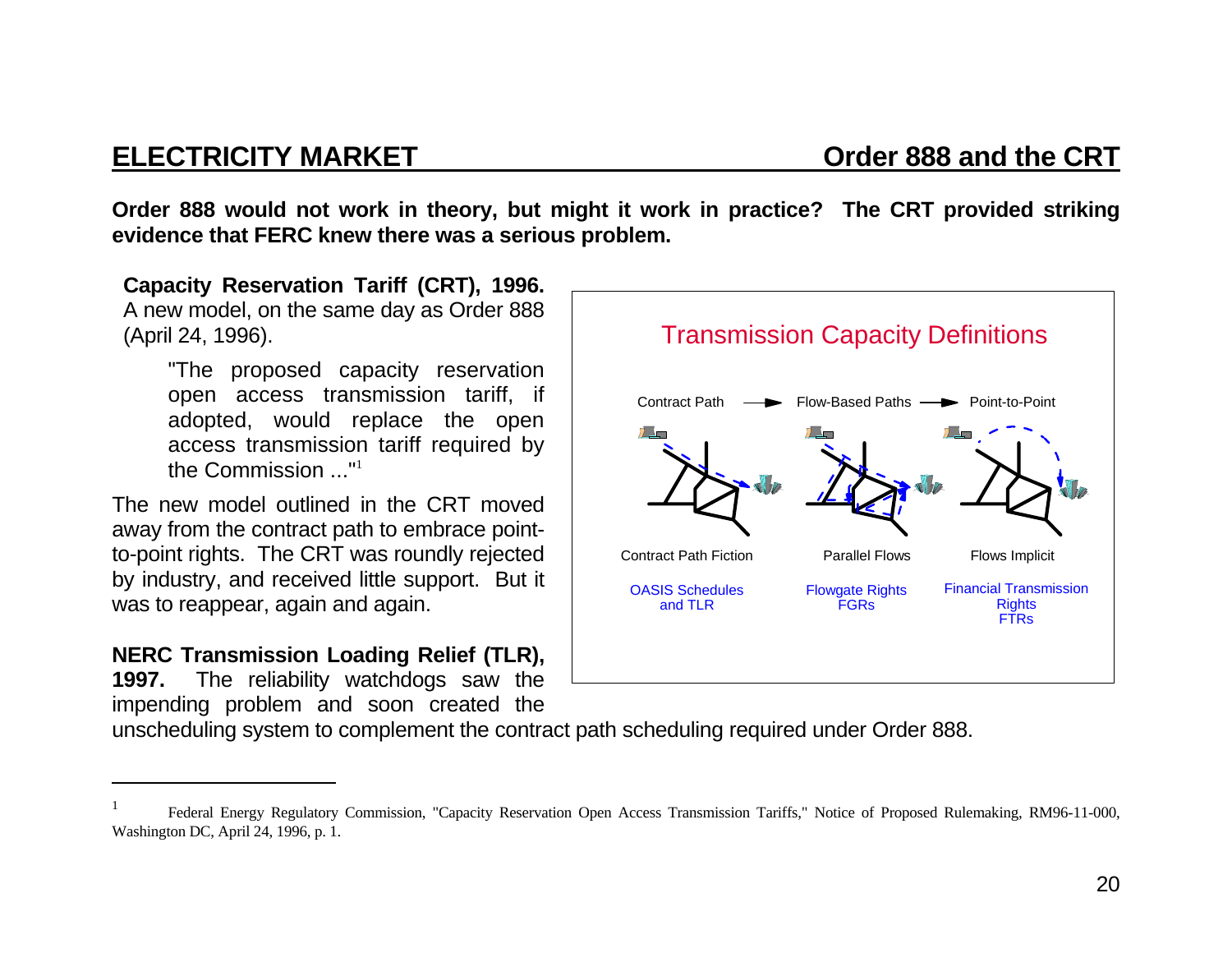### **The 2005 FERC inquiry into Available Transfer Capability (ATC) characterizes the problem primarily as one of standardization.**

"Transmission providers have incentives to understate ATC on those paths valuable to power sellers that are competitors to a transmission provider's own (or its affiliate's) power sales. The lack of clear and consistent methodologies for calculating ATC can allow transmission providers the discretion to control the transmission system to favor their own power sales or those of their affiliates. ATC can vary considerably depending on the criteria they use to calculate it and the order in which the calculations are made. Although the Commission has required transmission providers to post the formula for calculating ATC, the transmission provider has sole responsibility for, and a great deal of discretion in, its calculation. More rigorous and consistent standards and procedures for ATC calculations would help ensure that transmission providers' exercise of discretion in their calculation of ATC does not result in undue discrimination with respect to interstate transmission."

FERC, "Information Requirements for Available Transfer Capability," Notice of Inquiry, Docket No. RM05-17-000, May 27, 2005, p. 6

**Standardization would be useful. But the lack of common rules is a symptom of a deeper problem. The deeper problem is conceptual. FERC wants total transfer capability to determine transmission use. But transmission use determines total transfer capability. The definition is circular.** 

**Providing a coherent definition of ATC, independent of usage, is not simply difficult—it is a contradiction in terms.**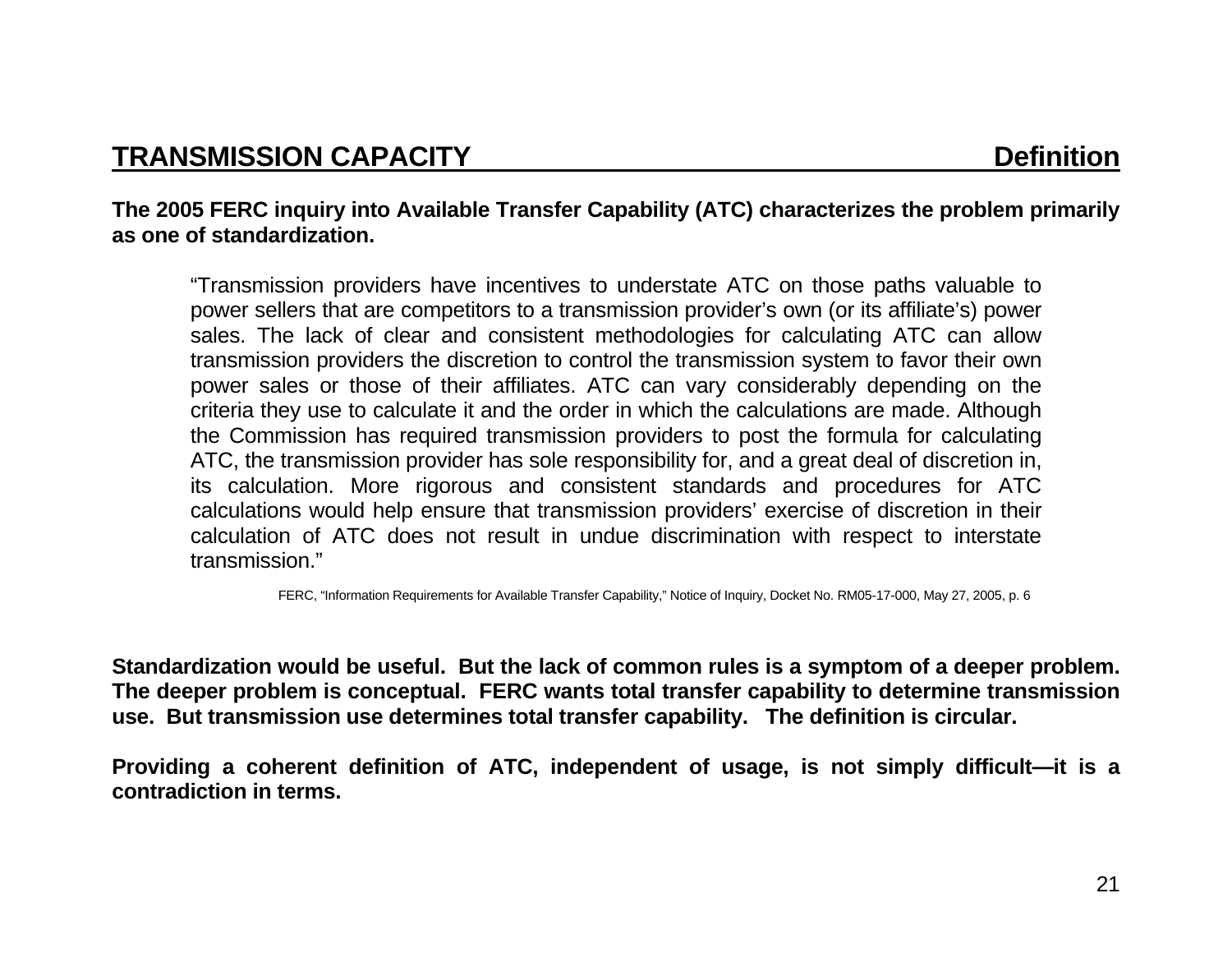**The problem of defining transmission capacity is conceptual. Transmission transfer capability cannot be defined independent of use. This conceptual conundrum is not new and it is not going away.**

"The Transfer Capability between two areas is typically assessed or determined by modeling a generation excess in the "from" area at a specific source point(s) and a generation deficiency in the "to" area at a specific sink point(s). The increased source level at which the loading on a transmission element is at its normal rating (with no contingencies) or its emergency rating (with an outage of a generation unit or a transmission element) is be defined as the incremental Transfer Capability.

 Selection of the specific source and sink points will impact the calculated 'power transfer distribution factors' and various transmission facility loadings to determine the AFC/ATC values and to determine the anticipated impact of a Transmission Service Request on specific Flowgates. Therefore, the posted AFC/ATC, as well as the evaluation of a transmission service request, is greatly influenced by the selection of these points. Transmission service sold based on a set of source/sink points that do not correspond to the generation that moves for the schedule results in inaccurate ATC values."

NERC, "Long-Term AFC/ATC Task Force Final Report," Revised April 14, 2005, Appendix B, P. 1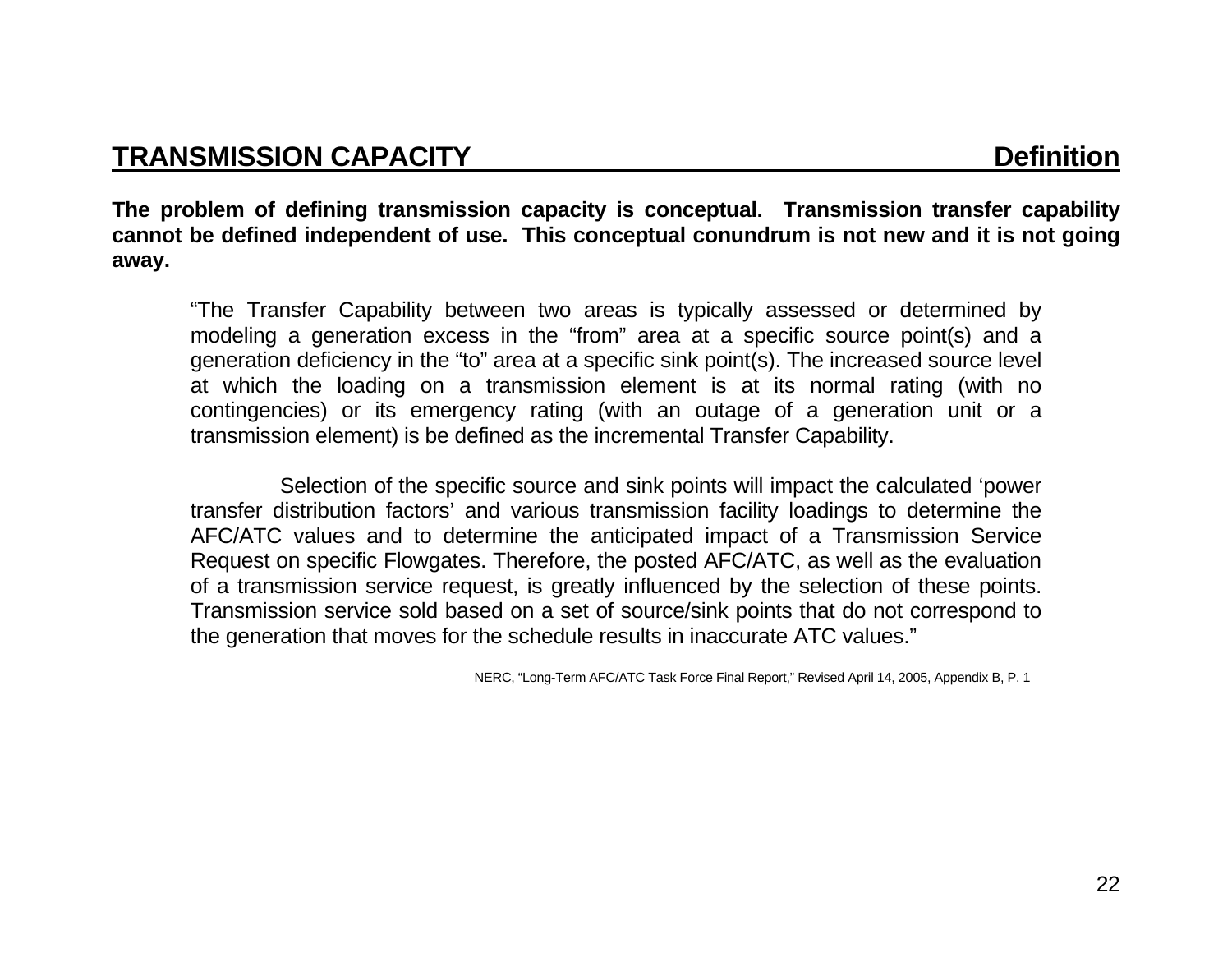## **ELECTRICITY MARKET Focus on Balancing Markets First**

**The solution to open access and non-discrimination inherently involves market design. Good design begins with the real-time market, and works backward. A common failure mode starts with the forward market, without specifying the rules and prices that would apply in real time.** 

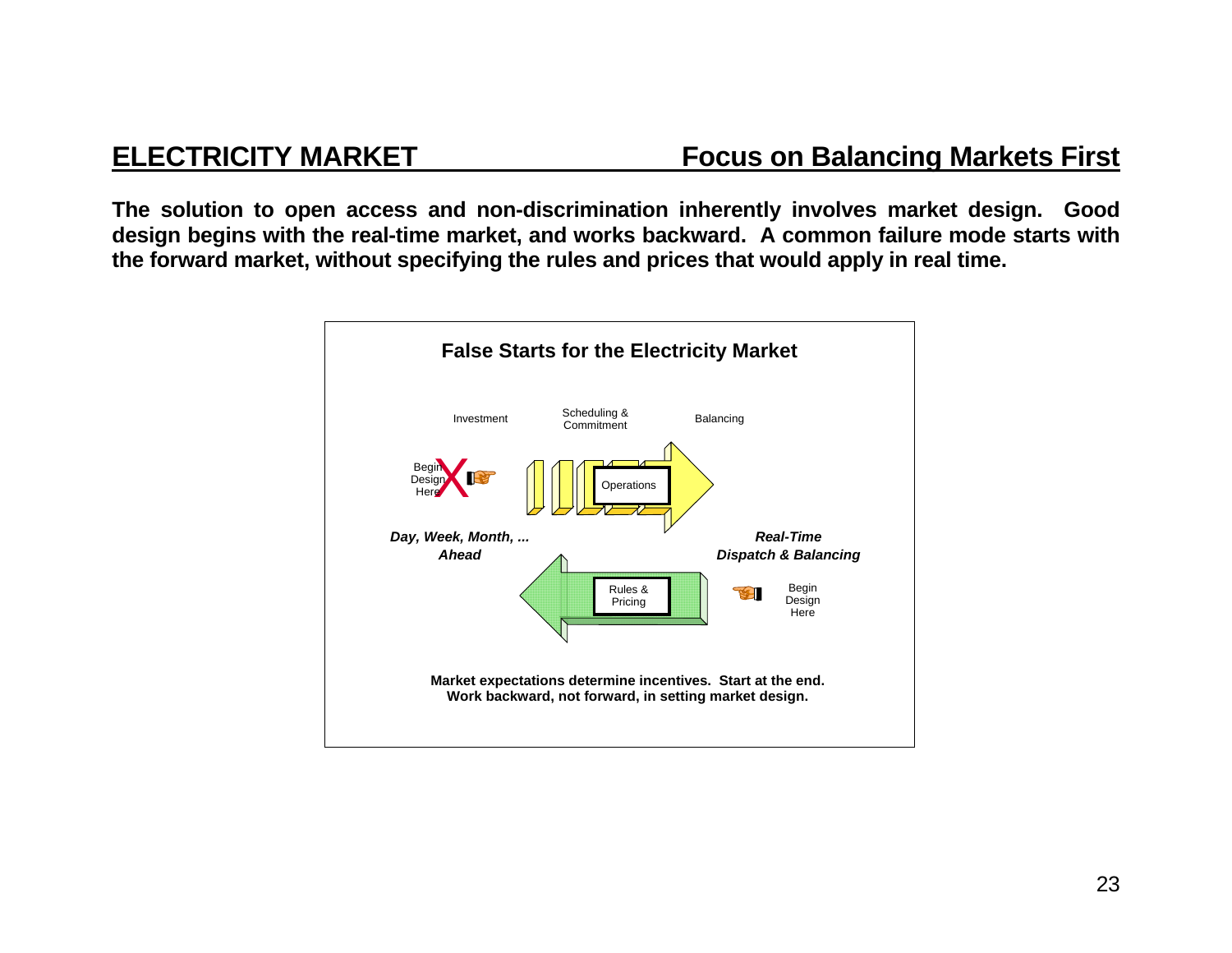**System operators must perform certain functions in any electricity system.**

### • **Balancing**

 To maintain frequency, electricity system must maintain essentially instantaneous balance between generation and load plus thermal losses.

### • **Dispatch**

 To achieve this balance, the system operator adjusts flexible generating plants and loads. Whether this is described in terms of dispatch, net dispatch, or redispatch relative to schedules, the result is the same.

### • **Security constrained dispatch.**

 Transmission limits and other constraints restrict the dispatch choices available to the system operator. Many of the constraints depend on possible contingencies, and the dispatch must be set so that power flows would still be feasible in the event of the contingency. This inherently requires calculation and central coordination. The constraints cannot be monitored by observing only the state of the system.

**These requirements existed before electricity restructuring, and continue in the context of electricity markets. In addition, system operators have traditionally considered cost in order to achieve a security constrained economic dispatch. This is not new.**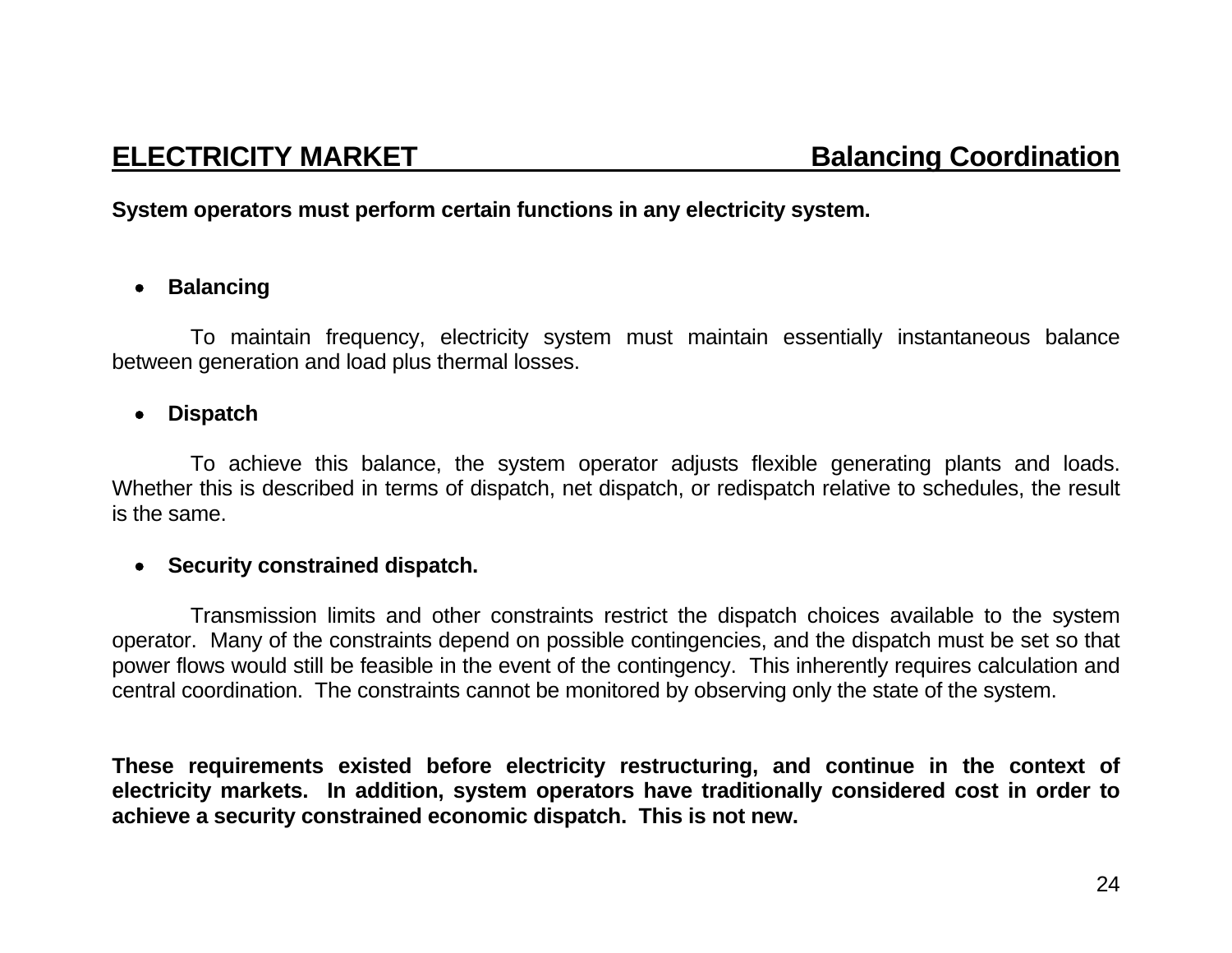**Economic dispatch is equivalent to efficient market equilibrium. An efficient short-run electricity market determines a market clearing price based on conditions of supply and demand. Everyone pays or is paid the same price.**

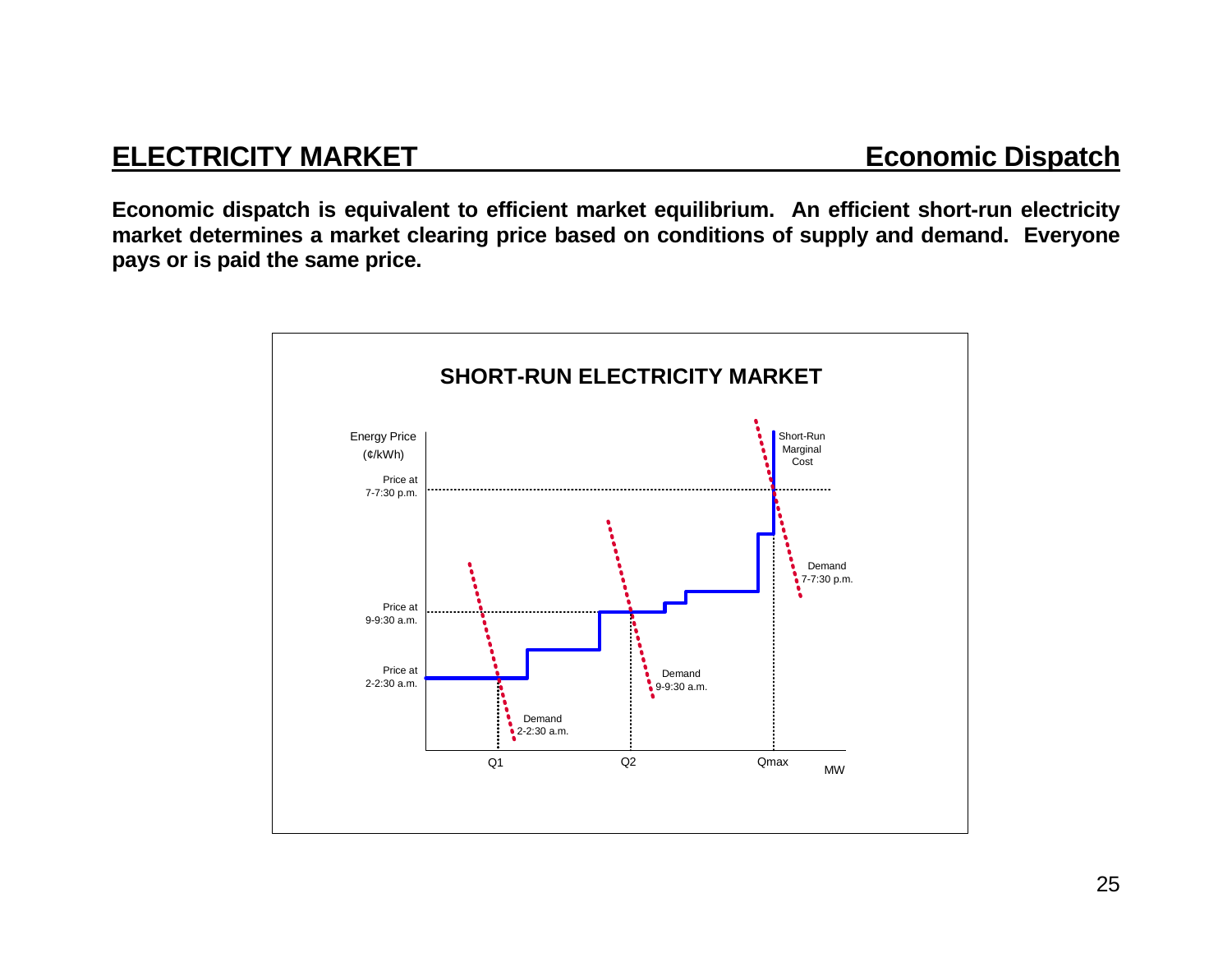**The natural extension of a single price electricity market is to operate a market with locational spot prices.** 

- It is a straightforward matter to compute "Schweppe" spot prices based on marginal costs at each location.
- Transmission spot prices arise as the difference in the locational prices.

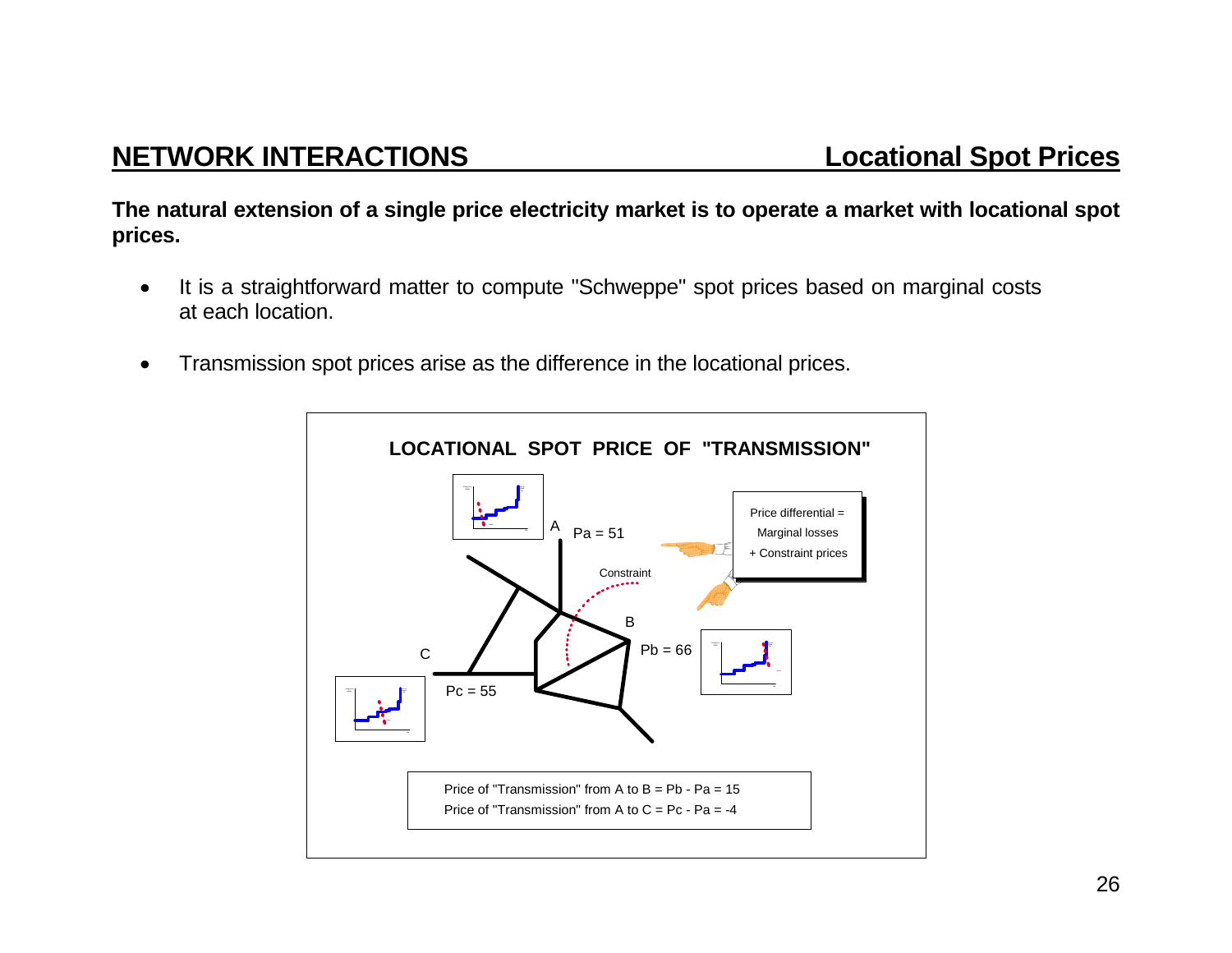**The system operator must provide a security constrained dispatch function. Three questions remain. Just say yes, and the market can decide on the split between bilateral and coordinated exchange.**

• **Should the system operator be allowed to offer an economic dispatch service for some generating plants?**

 The alternative would be to define a set of administrative procedures and rules for system balancing that purposely ignore the information about the costs of running particular plants. It seems more natural for the system operator to accept bids and provide an economic dispatch for some plants.

## • **Should the system operator apply marginal cost prices for power provided through the dispatch?**

 Under an economic dispatch for the flexible plants and loads, it is a straightforward matter to determine the locational marginal costs of additional power. These marginal costs are also the prices that would apply in the case of a perfect competitive market at equilibrium. In addition, these locational marginal cost prices provide the consistent foundation for the design of a comparable transmission tariff.

## • **Should generators and customers be allowed to participate in the economic dispatch offered by the system operator?**

 The natural extension of open access and the principles of choice would suggest that participation should be voluntary. Market participants can evaluate their own economic situation and make their own choice about participating in the operator's economic dispatch or finding similar services elsewhere.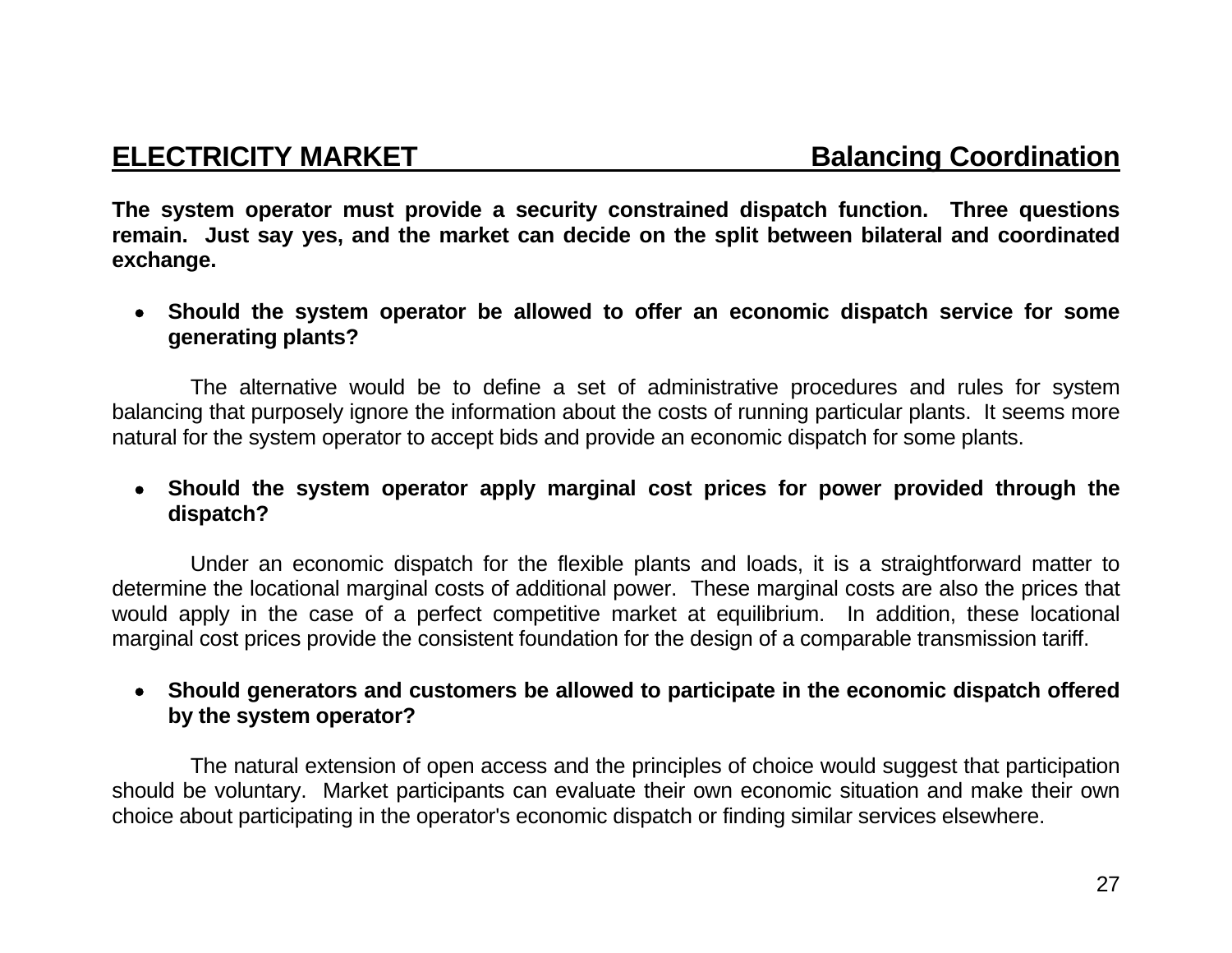**A mechanism for hedging volatile transmission prices can be established by defining financial transmission rights (FTR) to collect the congestion rents inherent in efficient, short-run spot prices. The FTRs do not depend on actual transmission usage. This resolves the internal contradiction in providing workable definitions of ATC and associated long-term transmission rights.** 

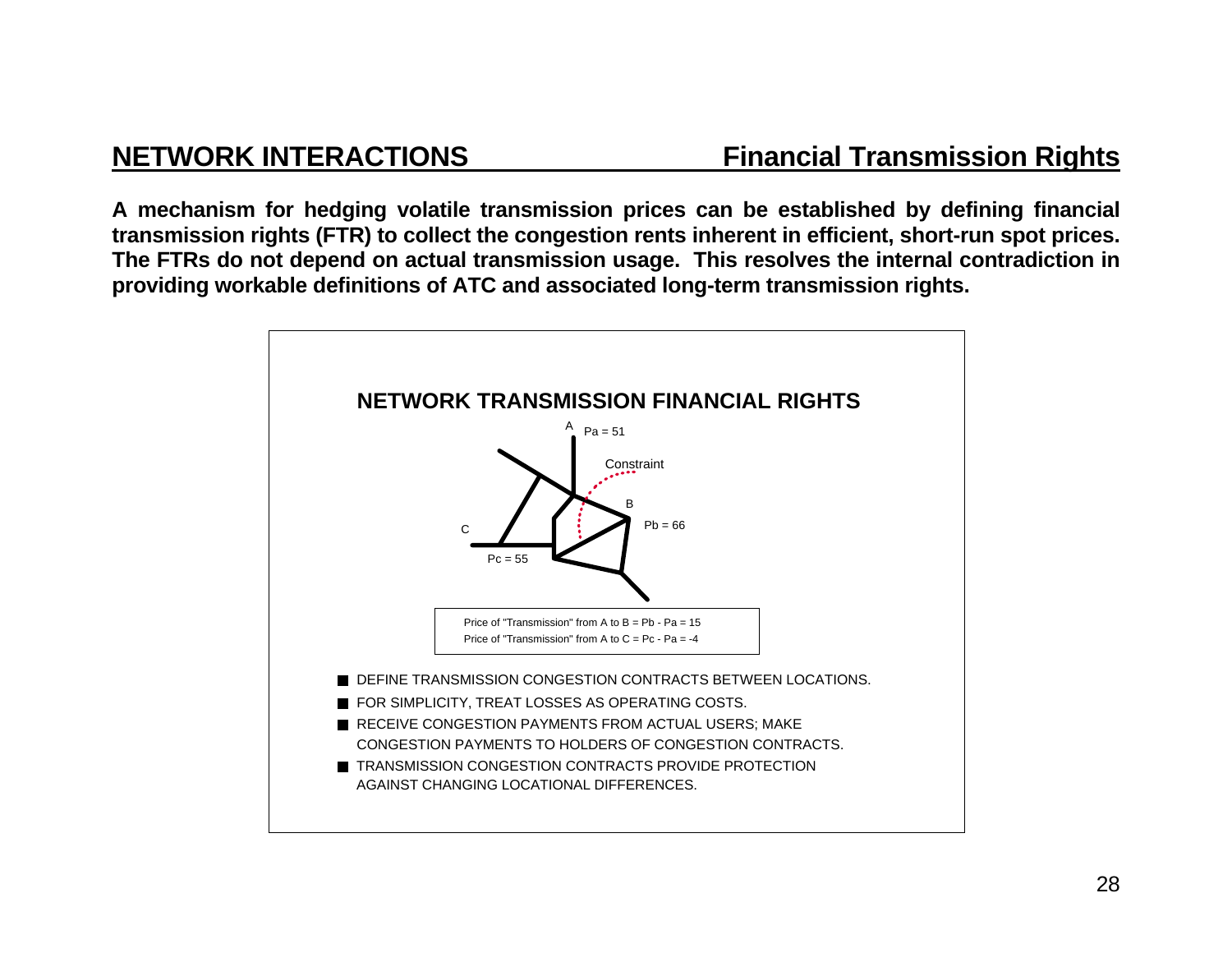## **Good design of the real-time market simplifies everything else. The basic principles stand at the center of successful market design ("SMD").**

- Efficient real-time operations conform to economic dispatch, and the prices or opportunity costs at the margin equal the much discussed locational marginal prices (LMP). This fact dictates the core elements of SMD. Any other outcome will create problematic incentives requiring intrusive mandates and rules to maintain reliability and achieve efficiency.
- Available Transfer Capability (ATC) calculations required for the contract path model are not well defined. The problem is conceptual and not just a requirement for better information. Hence, ATC estimates are arbitrary and controversial. By contrast, the point-to-point financial transmission rights found in SMD provide an alternative, well-defined and workable set of rights to support forward markets.
- Security limits dictated by reliability standards are implemented as contingency constraints which inherently require coordinated and simultaneous evaluation. Evaluation of the (many) constraints requires calculation and not just observation.
- Bid-based dispatch or balancing systems can incorporate the elements needed for efficient operations to support coordination and competition.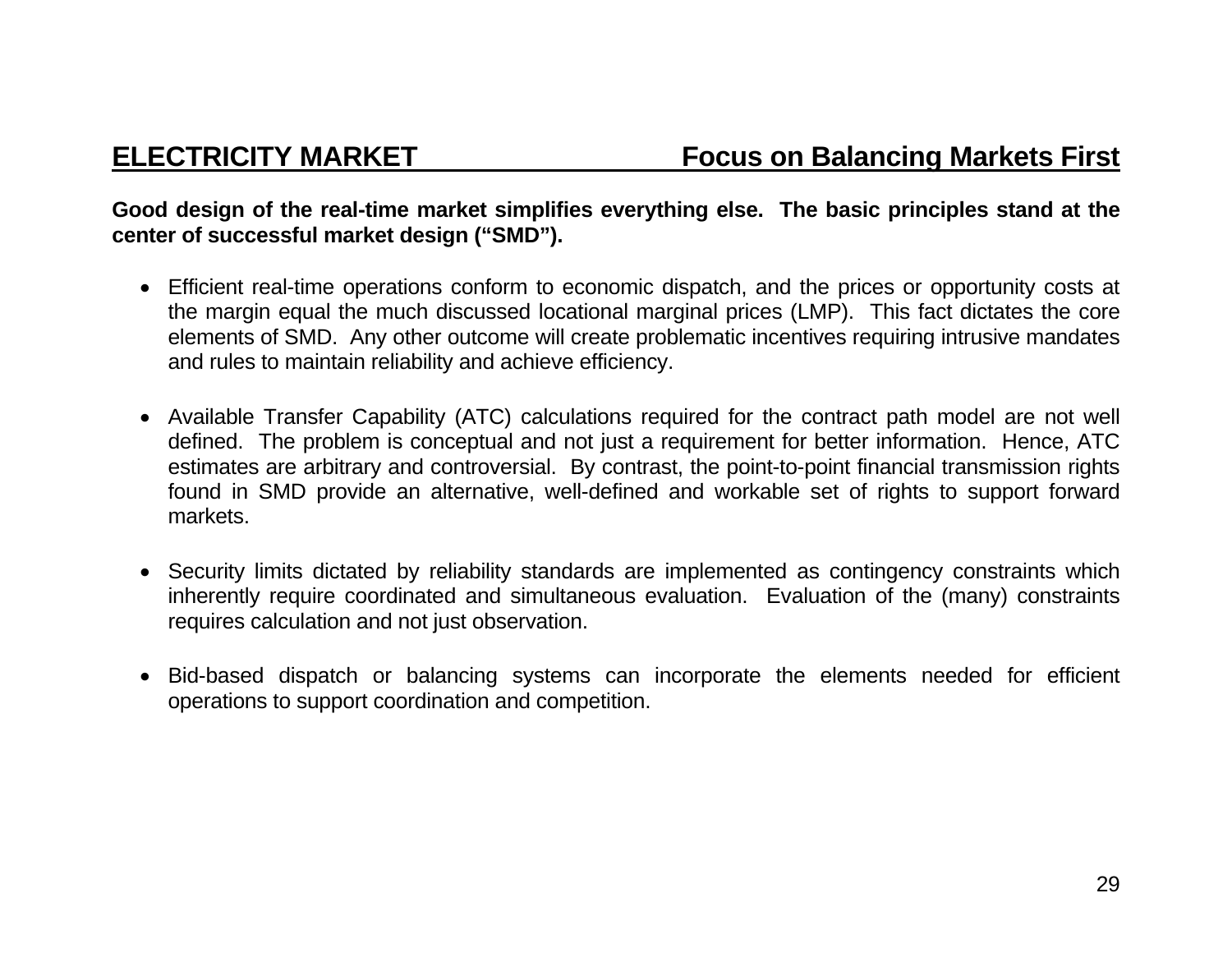## **ELECTRICITY MARKET A Market Framework**

**The example of successful central coordination, CRT, Regional Transmission Organization (RTO) Millennium Order (Order 2000) Standard Market Design (SMD) Notice of Proposed Rulemaking (NOPR), "Successful Market Design" provides a workable market framework that is working in places like New York, PJM in the Mid-Atlantic Region, New England, and the Midwest.** 



**Poolco…OPCO…ISO…IMO…Transco…RTO… ITP…WMP…: "A rose by any other name …"**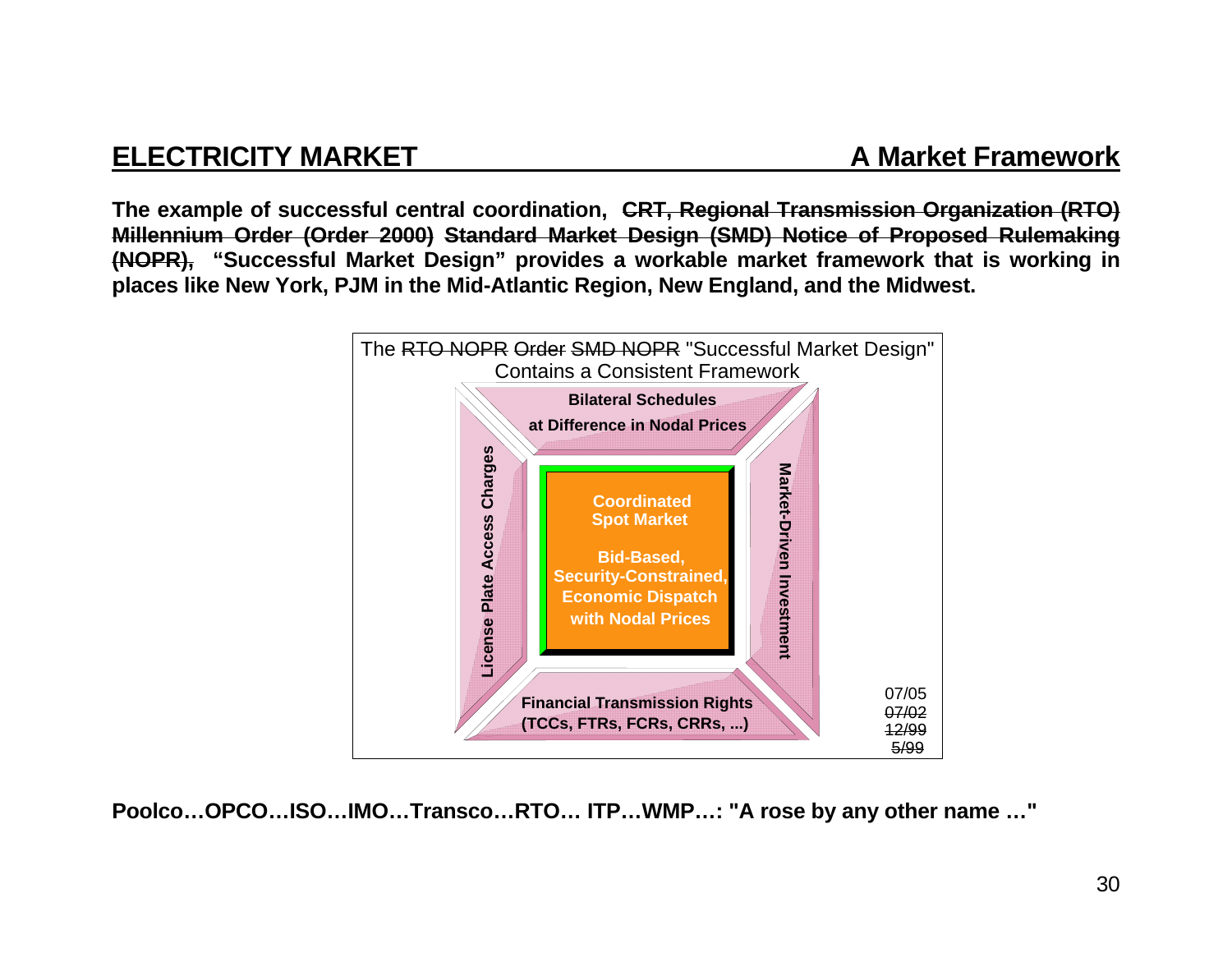## **ELECTRICITY MARKET Hub and Spoke**

**Locational pricing provides a sound foundation for a competitive electricity market. However, having different prices at every location appears complex. Can the market operate with a simpler system? Yes, the hub and spoke model works in theory and in practice.**

 Locational marginal cost pricing lends itself to a natural decomposition. For example, even with loops in a network, market information could be transformed easily into a hub-and-spoke framework with locational price differences on a spoke defining the cost of moving to and from the local hub, and then between hubs.

 Creation or elimination of hubs would require no intervention by regulators or the ISO. New hubs could arise as the market requires, or disappear when not important. A hub is simply a special node within a zone. The ISO still would work with the locational prices, but the market would decide on the degree of simplification needed. However, everyone would still be



responsible for the opportunity cost of moving power to and from the local hub. There would be locational prices and this would avoid the substantial incentive problems of averaging prices. This system works (and is working in AR, NZ, PJM, NY, NE, MISO, …) to simplify without distorting locational prices.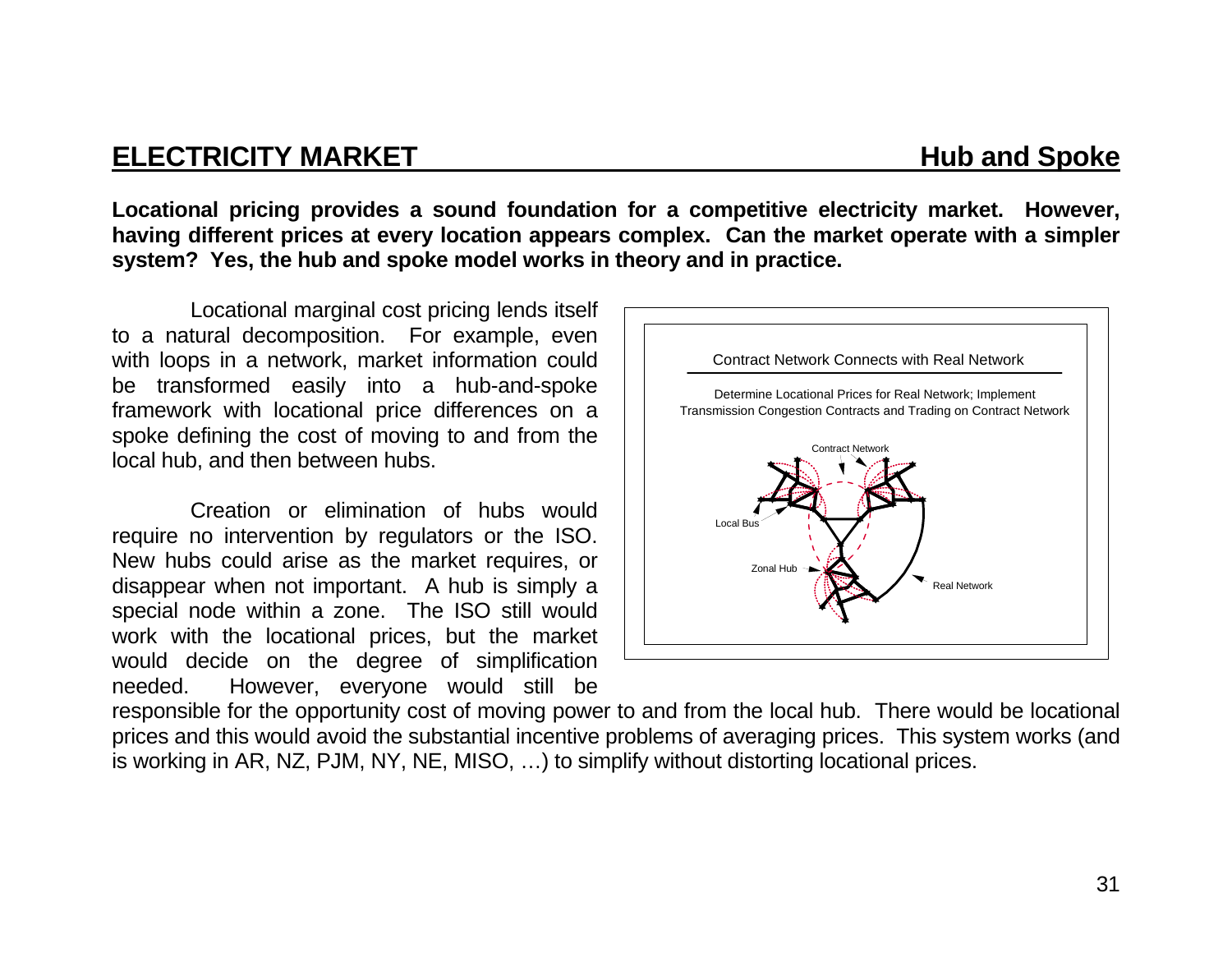**The path-based and flowgate models fail not in principle but in practice. There are too many paths and too many flowgates to operate the electricity system by trading physical rights.** 

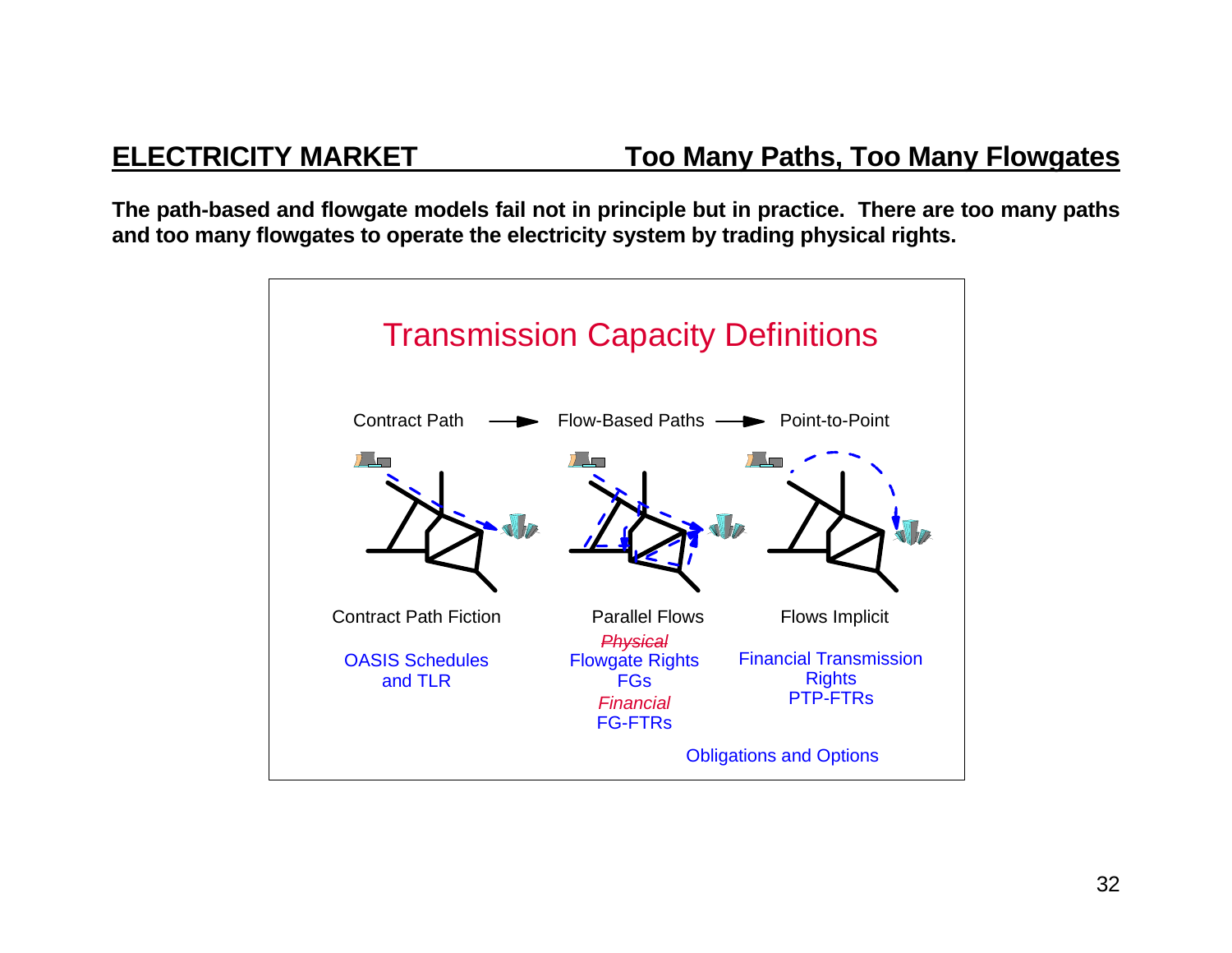## **ELECTRICITY MARKET**

**The LMP model appears complex with many locations and many different prices. A common approach is to aggregate into a "few" zones. This creates conflicting incentives.** 

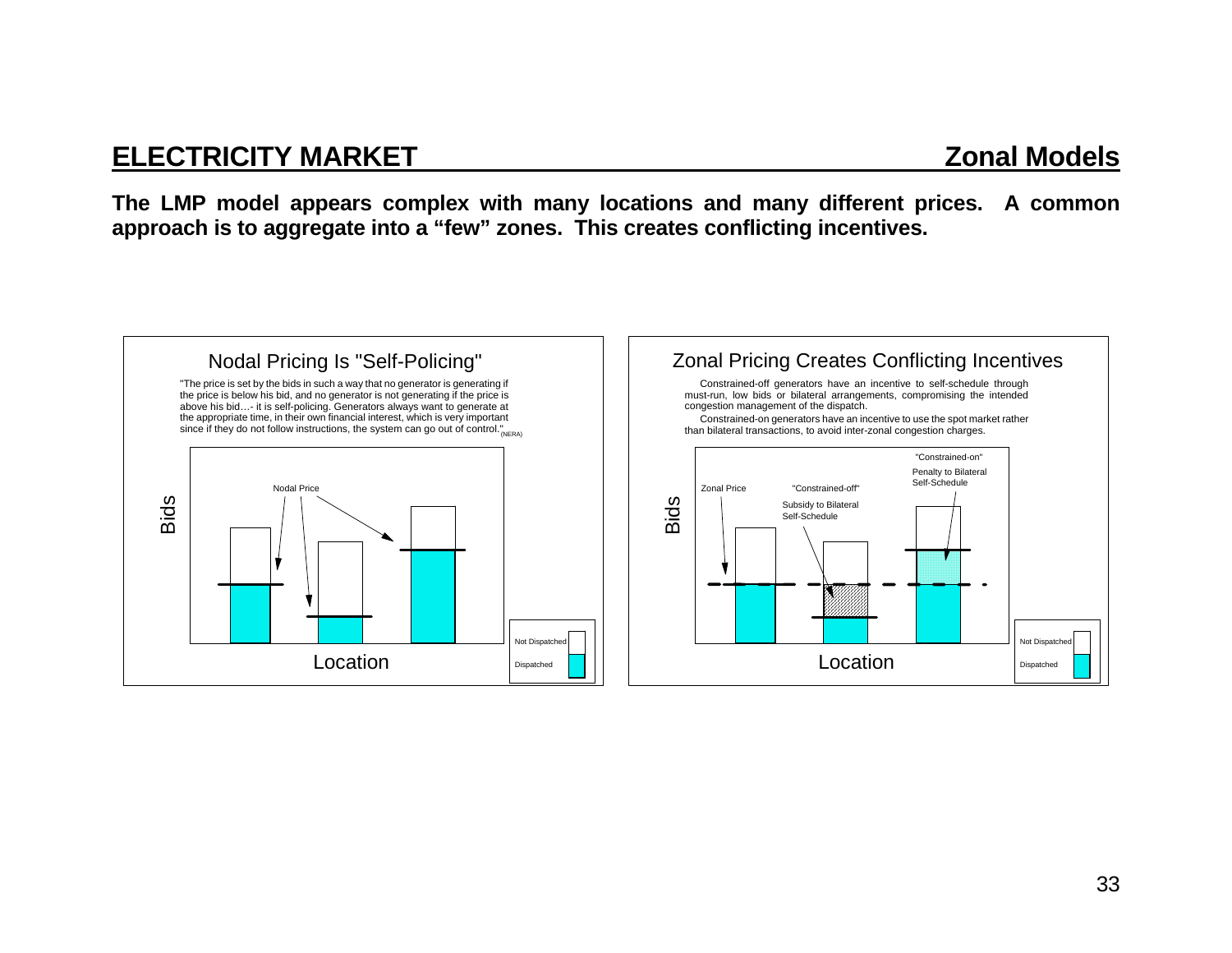**The basic simplification of zonal models allows many possible implementations. The details matter, but only in determining the details of the ultimate failure.** 



**If there are many different LMPs, pretending there are a few zones is more self-deception than simplification. Many attempts to create workable, highly aggregated zonal models have failed.**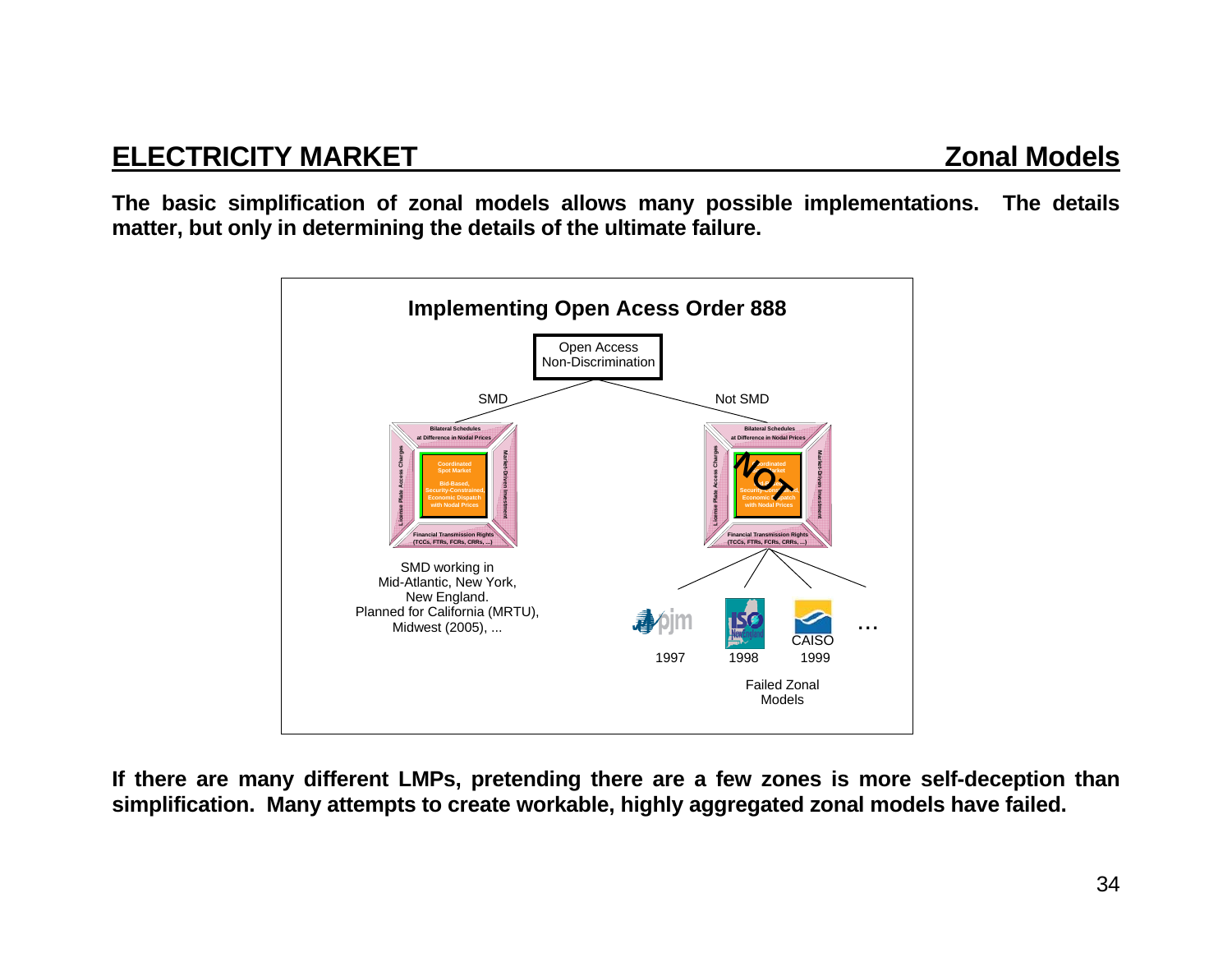## **The California experience with congestion management and a zonal model is instructive.**

**California CMR, 1999.** From "Congestion Management Reform" to "Comprehensive Market Redesign."

"The problem facing the [California] ISO is that the existing congestion management approach is fundamentally flawed and needs to be overhauled or replaced."<sup>2</sup>

## **In January 2002, the CAISO addressed the contradictions of the "simplified" design.**<sup>3</sup>

"Upon reexamination of the [Congestion Management Reform] proposal … we find that some of the crucial assumptions underlying the [Locational Pricing Areas] concept break down."(CAISO, p. 13)

The assumptions were crucial and flawed. Trying to make the market simpler than is possible turned out not to be possible.

"…in reality, the 'simplicity' of the zonal system only appears so because the complexity is assumed away, allowing market participants to ignore it in scheduling while the CAISO must manage it through real time adjustments and periodic modifications to the rules to mitigate novel gaming strategies as they arrive. ... it will be far simpler, and more transparent, to design forward [congestion management] procedures to be as consistent as possible with the real-time operating needs of the grid."(CAISO, p. 14)

<sup>2</sup> Federal Energy Regulatory Commission, "Order Accepting for Filing in Part and Rejecting in Part Proposed Tariff Amendment and Directing Reevaluation of Approach to Addressing Intrazonal Congestion," Docket ER00-555-000, 90 FERC 61,000, Washington DC, January 7, 2000, p. 9. See also Federal Energy Regulatory Commission, "Order Denying Requests for Clarifications and Rehearing," 91 FERC 61,026, Docket ER00-555-001, Washington DC, April 12, 2000, p.4.

<sup>3</sup> CAISO proposal, "Market Design 2002 Project: Preliminary Draft Comprehensive Design Proposal," January 8, 2002.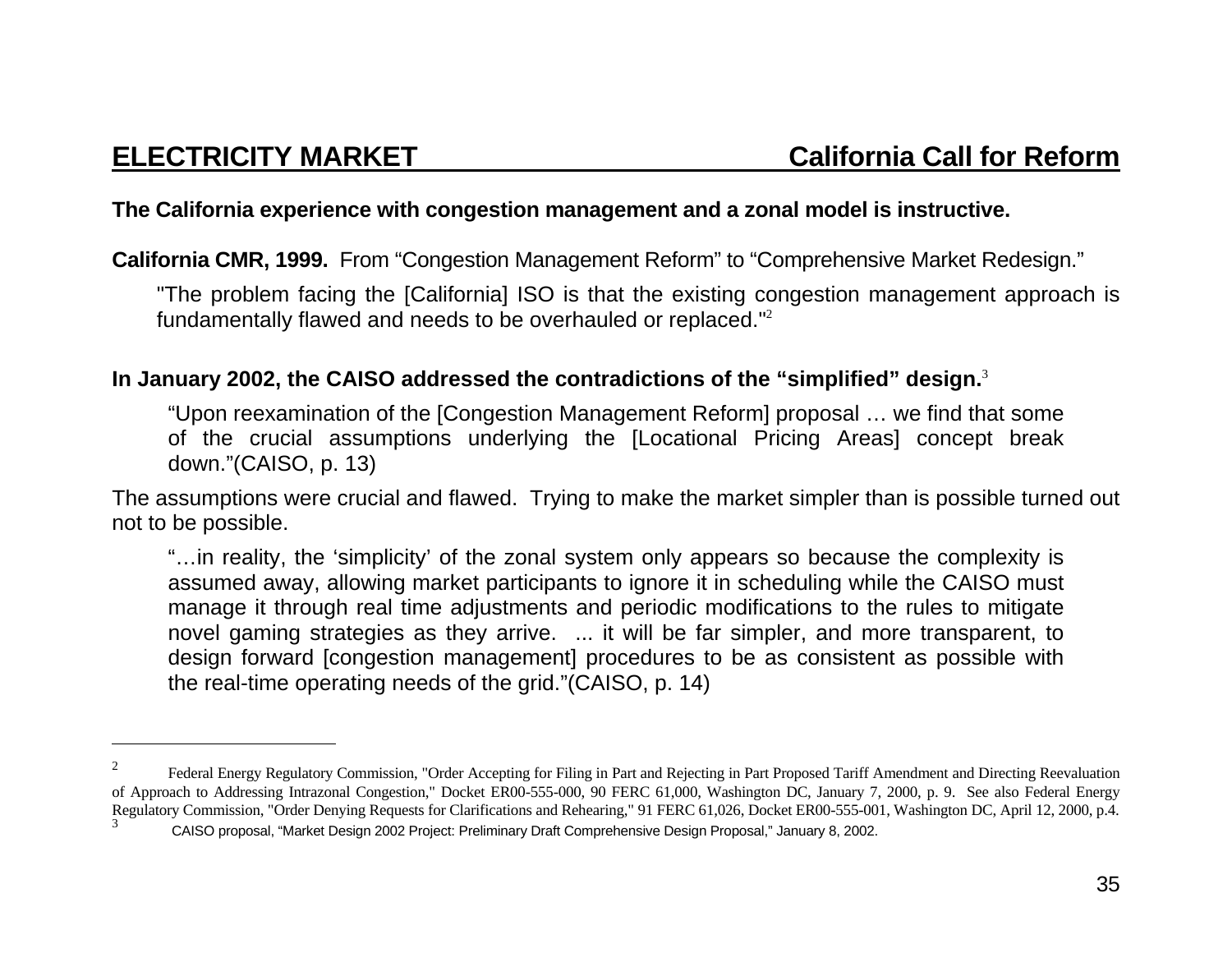**The problems with zonal models are well known and often repeated. For example, see the experience in ERCOT:** 

"The results in this area of the report confirm prior findings in the 2003 SOM Report and the Market Operations report that:

- the vast majority of congestion in ERCOT is intrazonal, which is difficult for loads to hedge and is not transparent;
- the current zonal market can result in large inconsistencies between the interzonal flows calculated by SPD and the actual flows over the CSC interfaces; and
- these inconsistencies can result in under-utilized transmission capability and difficulties in defining transmission rights whose obligations can be fully satisfied.

The most complete long-run remedy for both the interzonal and intrazonal issues identified in this report would be to implement nodal markets, an option that is currently being evaluated in ERCOT. These markets would provide transparent prices for both generators and loads that would fully reflect all transmission constraints on the ERCOT network." (Potomac Economics, Ltd., 2004 State of the Market Report for the ERCOT Wholesale Electricity Markets, July 2005, p. xxv)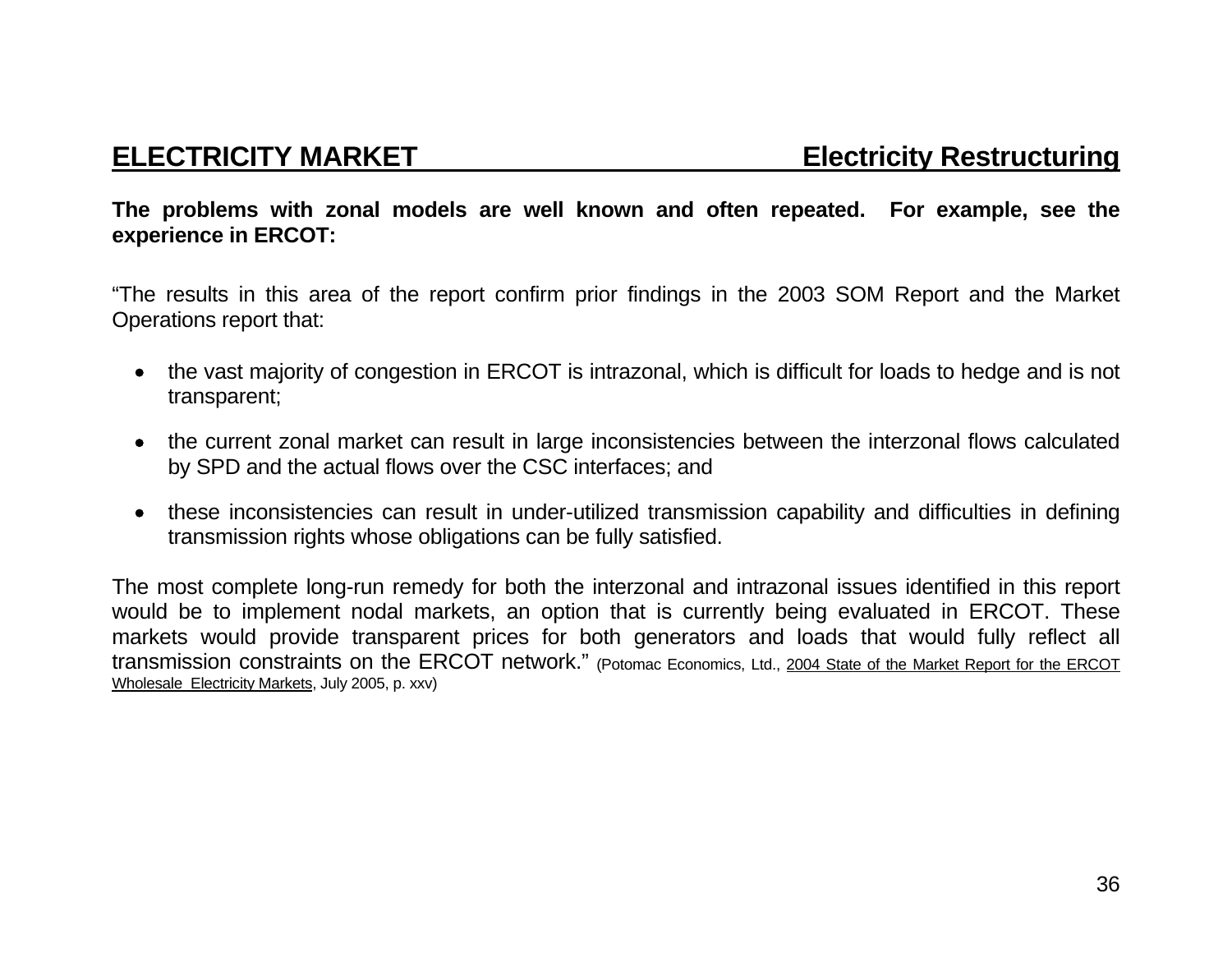**The coordinated spot market provides an example of a limited central role with a targeted purpose.** 



- •Short-term coordination of all transactions.
- •Long-term coordination of FTRs for transmission, but coordination not required for CFDs for energy.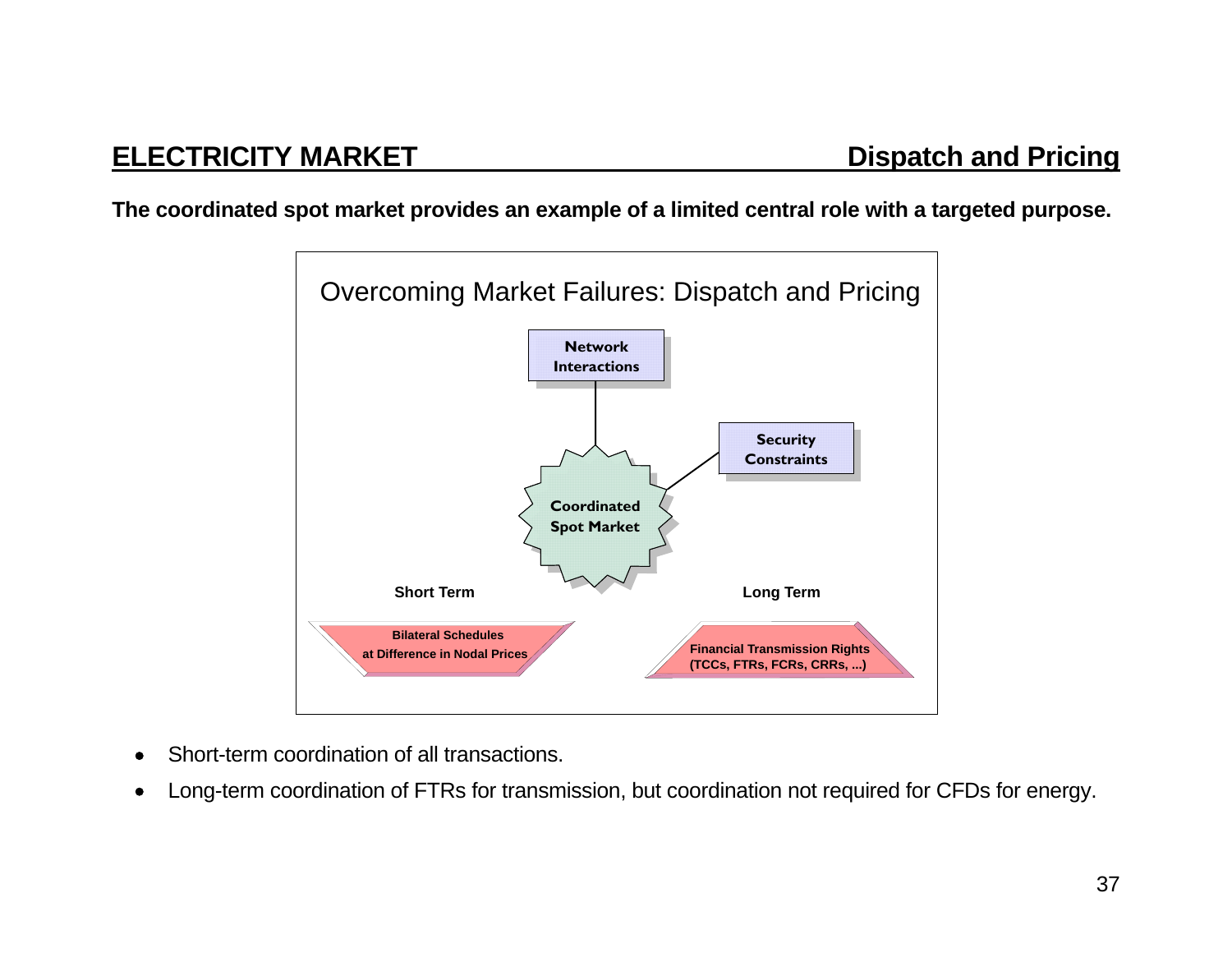## **Frustration with electricity restructuring raises calls for reform of open access and efforts to develop competitive markets.**

At its core, the debate identifies persistent disagreement about what open access means, and what models are available to achieve the purported benefits.

Under the conceptual umbrella of revisiting the ideas of open access and Order 888, one appeal is to consider alternatives to the recent FERC policies regarding Regional Transmission Organizations (RTOs):

**"… it should not be assumed that RTOs are the only, or even the preferred, mechanism available to ensure competitive wholesale power markets."**<sup>4</sup>

A competing formulation might be put as:

**"… it should not be assumed that RTOs are** *not* **the only, or even the preferred, mechanism available to ensure competitive wholesale power markets."** 

<sup>4</sup> American Public Power Association, Restructuring at the Crossroads: FERC Electricity Policy Reconsidered, Washington DC, December 2004, p. 14.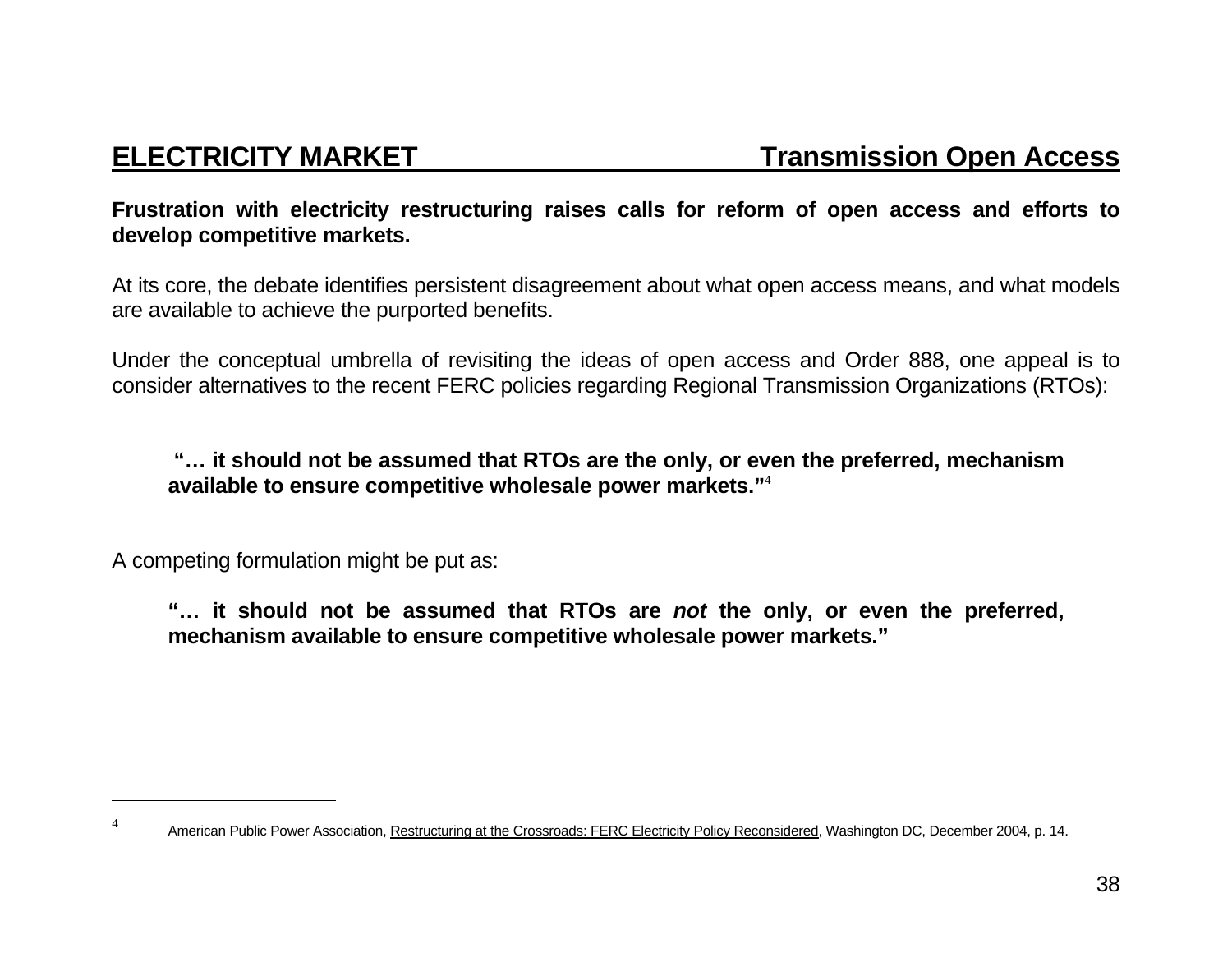## **ELECTRICITY MARKET TOO Many Paths**

**Turning away from Successful Market Design is either turning away from open access, or embarking on a painful and circuitous route. With its core elements, SMD is the only design that works both in theory and in practice. Market design is not a distraction from Order 888. Faithfulness to the mandates of open access and non-discrimination leads to SMD.**